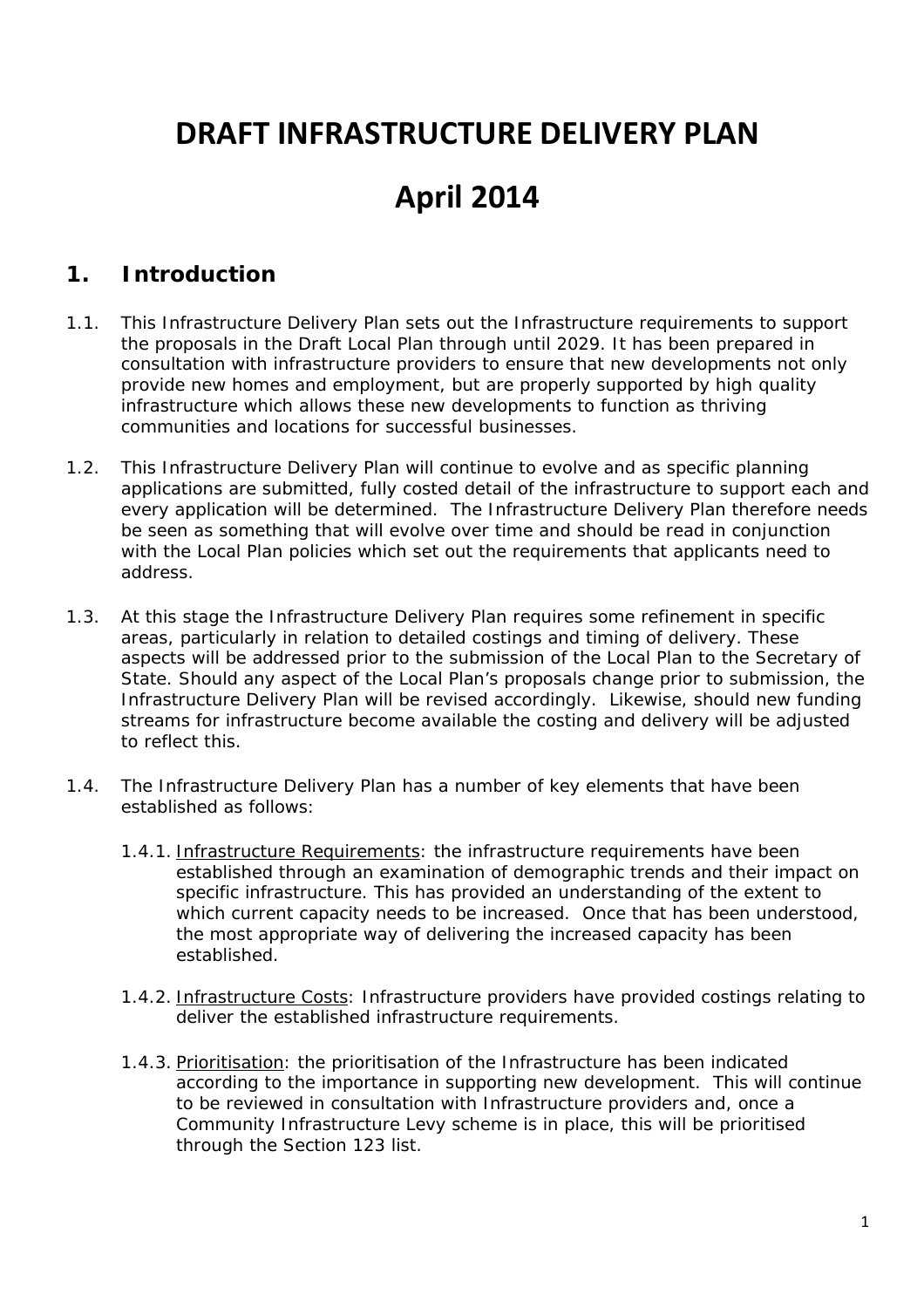- 1.4.4. Delivery timing: a trajectory for the delivery of the development proposals set out in the Draft Local Plan has been established. The proposed for timing for the delivery of the Infrastructure seeks to ensure the infrastructure is brought forward in advance of or in line with the new development. This will be reviewed as then timing of specific development proposals becomes clearer.
- 1.5. In this context, it is important that what public funding and resources are available for new infrastructure are planned and delivered in a co-ordinated and efficient manner. The IDP will be instrumental in helping to achieve more co-ordination between public agencies and thereby drive greater efficiencies in delivering infrastructure.

## **2. Delivery**

- 2.1. Ensuring good quality infrastructure is delivered at the right time is important in reducing the impact on existing communities and in ensuring that new sustainable communities are able to form.
- 2.2. In the past it has sometimes proved difficult to deliver the infrastructure at the time it is needed. With this in mind the Council is currently exploring delivery models which ensure the public sector have access to the resources to enable greater control over the timing of delivery. In particular an infrastructure enabling fund is being considered to provide funds which can support infrastructure providers in timely delivery. Included in this is the potential for using prudential borrowing powers to forward fund some infrastructure so that where necessary it is in place in advance of the development.
- 2.3. At present more work needs to be carried out on this to ensure the Council is not taking an unreasonable financial risk in pursuing such an approach.
- 2.4. The Council has also employed a Major Sites Monitoring Officer who has responsibility for ensuring developer contributions are paid and for liaising with infrastructure to ensure these contributions are used to deliver priorities.
- 2.5. Delivering infrastructure is a complex process involving a number of parties with competing interests. However, it is hoped that this approach will enable lessons from the past to be learnt.

### **3. Notes on tables below**

#### **Priorities**

3.1. Each of the infrastructure items has been prioritised according to whether it is essential to delivery of the Local Plan or desirable. There are three levels of priority as follows:

1=strategically essential 2=strategically desirable or locally essential  $3 =$ desirable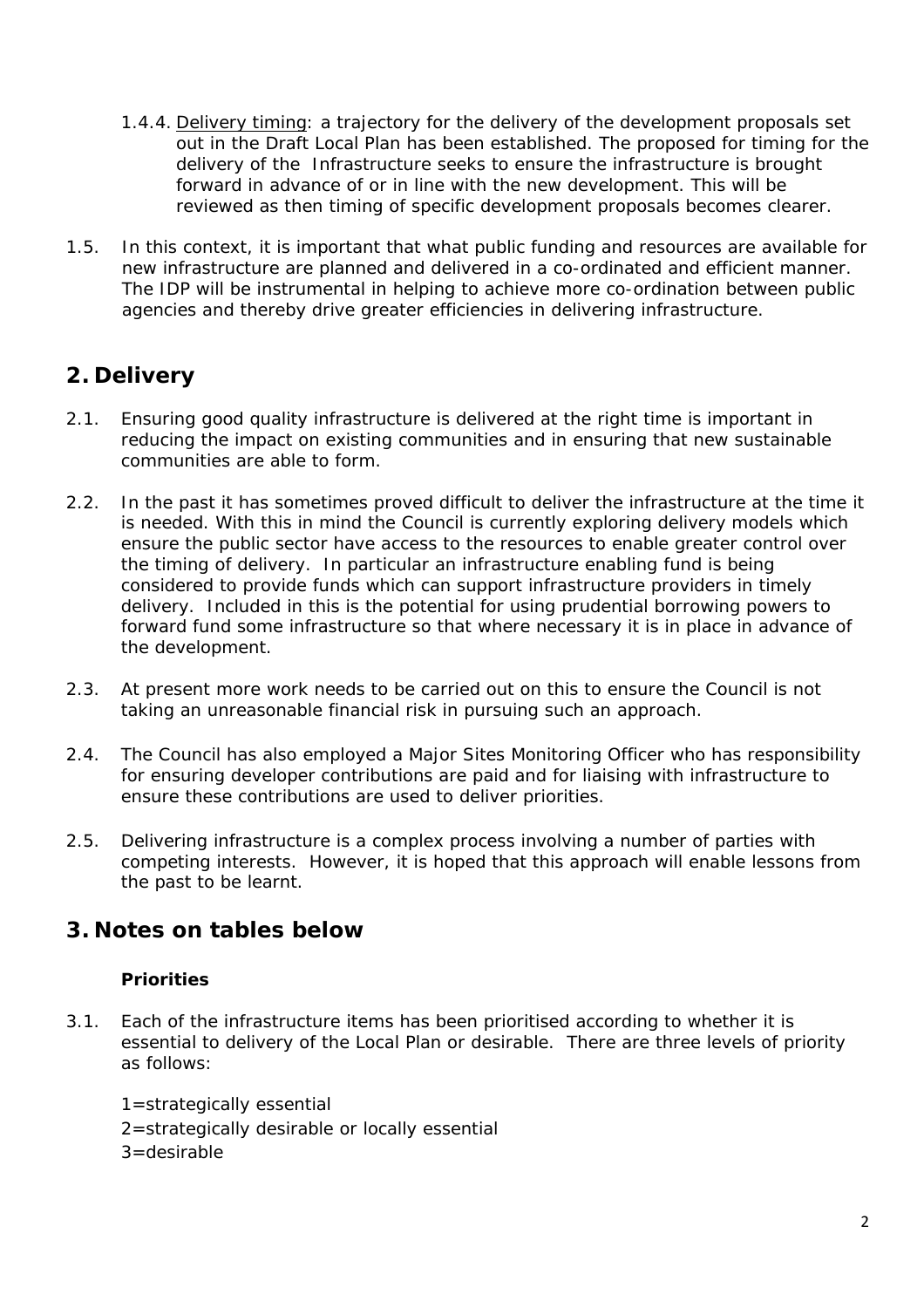#### **Phasing**

3.2. The IDP has been divided in to three phases as follows

Phase 1: April 2014 - March 2019 Phase 2: April 2019 – March 2024 Phase 3: April 2024 – March 2029

#### **Costs**

- 3.3. The costs provided vary from scheme that have been fully designed and costed, to those that are broad estimates. For those that are broad estimates, further work will be done prior to submitting the IDP as a supporting document to the Local Plan. This will need to provide sufficient detail to demonstrate that the Local Plan proposals are viable and deliverable.
- 3.4. For planning applications that are determined prior to the adoption of the Local Plan, it may not be possible to require all the items in the IDP to be funded. This is because:
	- a) The evidence supporting the IDP will continue to evolve and until the justification for all items is shown to be "CIL Compliant" some of these items may be challenged.
	- b) For priority 2 and 3 items, it may not be possible to require development to contribute. Once a Community Infrastructure Levy Scheme is in place, it will be possible to prioritise these items and require some of them to be funded as long as it can be demonstrated that viability is not undermined.

#### **Sources of funding**

- 3.5. The sources of funding described in the table below will continue to evolve. Some of the sources indicated, such as the **"**Single Local Growth Fund" are the subject of current funding bids and are still to be analysed. Other funding sources are potential sources, but further work is required to establish whether this potential can be fulfilled.
- 3.6. Where S106/CIL is indicated as a source of funding, these items may be questioned by developers and the strength of the Council's argument in negotiations will be dependent on the strength of the evidence provided by Infrastructure Providers regarding the need and costs of the infrastructure and the viability of the scheme in question. For these items it is assumed that Section 106 agreements will be used until such time that a CIL charging schedule is adopted. After that time, these items will be included and prioritised in the CIL Section 123 list as items to be funded.

#### **Requirements marked with an asterisk**

3.7. Where infrastructure requirements are marked \* this indicates that further work with Infrastructure Providers is still required to establish the precise nature and costs of the infrastructure.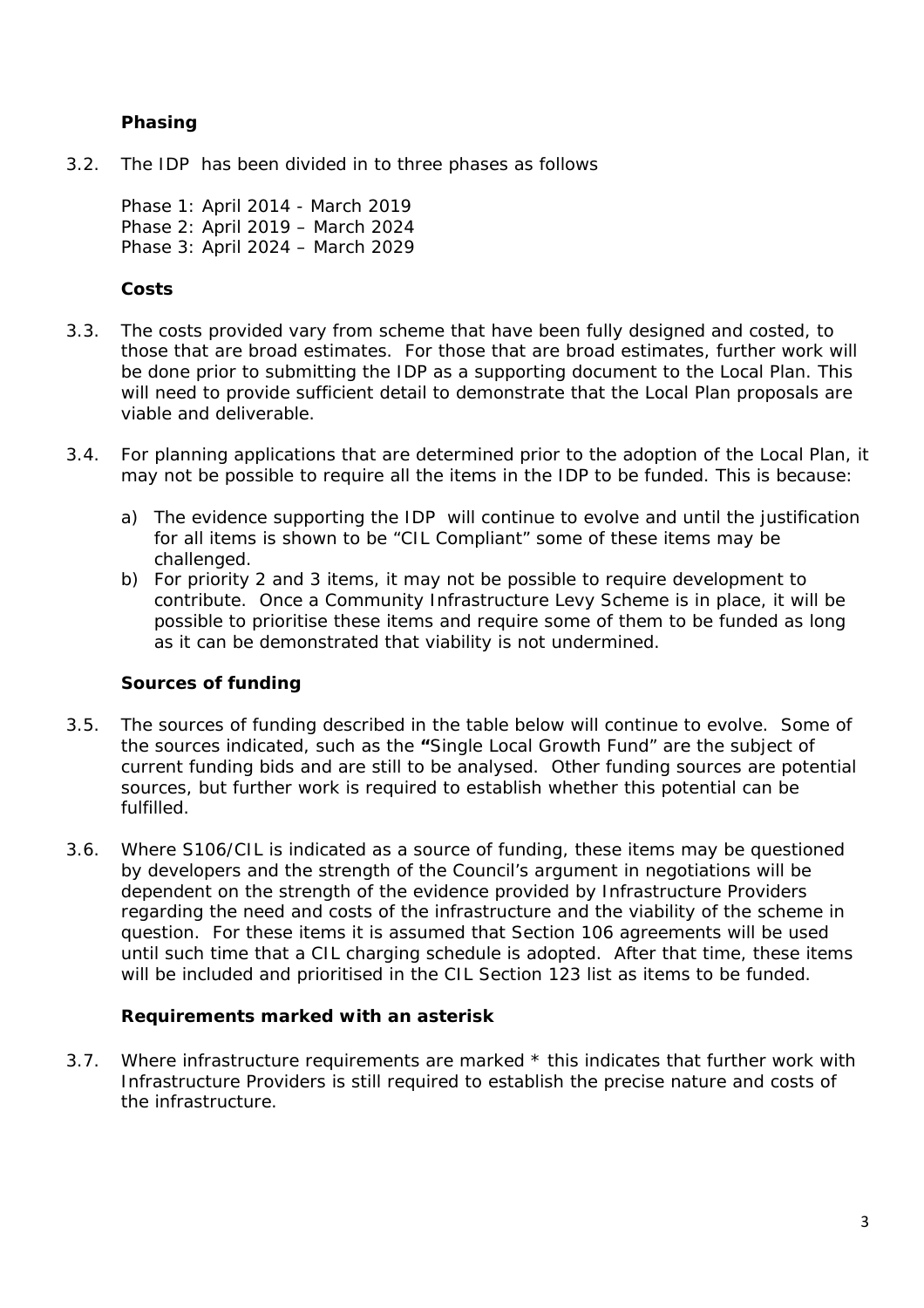|                | PHYSICAL INFRASTRUCTURE                                                                                                                                                                                                  |                                                                                                                                                                                                                                                                                                                                                                                                                                                                                                                                                                                               |                          |                                                                                                                        |                                              |                                            |      |                                  |                                                                                              |  |  |  |  |
|----------------|--------------------------------------------------------------------------------------------------------------------------------------------------------------------------------------------------------------------------|-----------------------------------------------------------------------------------------------------------------------------------------------------------------------------------------------------------------------------------------------------------------------------------------------------------------------------------------------------------------------------------------------------------------------------------------------------------------------------------------------------------------------------------------------------------------------------------------------|--------------------------|------------------------------------------------------------------------------------------------------------------------|----------------------------------------------|--------------------------------------------|------|----------------------------------|----------------------------------------------------------------------------------------------|--|--|--|--|
| <b>Ref</b>     | Infrastructure<br><b>Type/Project</b>                                                                                                                                                                                    | <b>Comments/Description</b>                                                                                                                                                                                                                                                                                                                                                                                                                                                                                                                                                                   | Lead<br>Organi<br>sation | <b>Priority</b><br>1=strategically<br>essential<br>2=strategically<br>desirable or<br>locally essential<br>3=desirable | Other<br><b>Partner</b><br>Organisat<br>ions | <b>Timescale</b><br>/ Plan<br><b>Phase</b> | Cost | <b>Funding</b><br><b>Sources</b> | <b>Further details</b>                                                                       |  |  |  |  |
|                | Physical Infrastructure describes the hard pieces of infrastructure that are needed for many of activities that enable communities to<br>function, such as roads, buses, pipes, wires and communications infrastructure. |                                                                                                                                                                                                                                                                                                                                                                                                                                                                                                                                                                                               |                          |                                                                                                                        |                                              |                                            |      |                                  |                                                                                              |  |  |  |  |
|                |                                                                                                                                                                                                                          | <b>Transport: Sustainable Travel Infrastructure</b>                                                                                                                                                                                                                                                                                                                                                                                                                                                                                                                                           |                          |                                                                                                                        |                                              |                                            |      |                                  |                                                                                              |  |  |  |  |
| T1             | Pedestrians:<br>General                                                                                                                                                                                                  | Crossing facilities should be provided where flows will<br>justify such provision. Signage for important local facilities<br>should be provided.                                                                                                                                                                                                                                                                                                                                                                                                                                              | <b>WCC</b>               | $\mathbf{1}$                                                                                                           | <b>WDC</b>                                   | All phases                                 | £2m  | CIL/S106                         | STA Phase 4<br>Appendix D.<br>Further testing<br>as part of<br>Demand<br>Management<br>Study |  |  |  |  |
| T <sub>2</sub> | Pedestrians:<br>South Warwick<br>and Leamington                                                                                                                                                                          | Links from the south Warwick development sites to the<br>following will be required:<br>The schools on Myton Road;<br>Warwick Town Centre;<br>$\bullet$<br>Warwick Technology Park;<br>$\bullet$<br>The employment areas to the east of Europa Way<br>$\bullet$<br>(Tachbrook Business Park, Queensway Trading Estate<br>and Heathcote Industrial Estate);<br>Shires Retail Park;<br>$\bullet$<br>Former Ford Foundry site (Morrisons);<br>$\bullet$<br>Leamington Spa Town Centre;<br>$\bullet$<br>Leamington Spa Rail Station; and<br>$\bullet$<br>Warwick Gates and Whitnash.<br>$\bullet$ | <b>WCC</b>               | $\mathbf 1$                                                                                                            | <b>WDC</b>                                   | Phase 1                                    |      |                                  | STA Phase 4<br>Appendix D.<br>Further testing<br>as part of<br>Demand<br>Management<br>Study |  |  |  |  |
| T <sub>3</sub> | Cycling: General                                                                                                                                                                                                         | Cycle infrastructure: crossing facilities should be provided<br>where flows will justify such provision. Toucan crossings<br>may be required on key cycle routes. Cycle signage should<br>also be provided, particularly in terms of links to the                                                                                                                                                                                                                                                                                                                                             | <b>WCC</b>               | $\mathbf{1}$                                                                                                           | <b>WDC</b><br><b>Sustrans</b>                | All phases                                 |      |                                  | STA Phase 4<br>Appendix D.<br>Further testing                                                |  |  |  |  |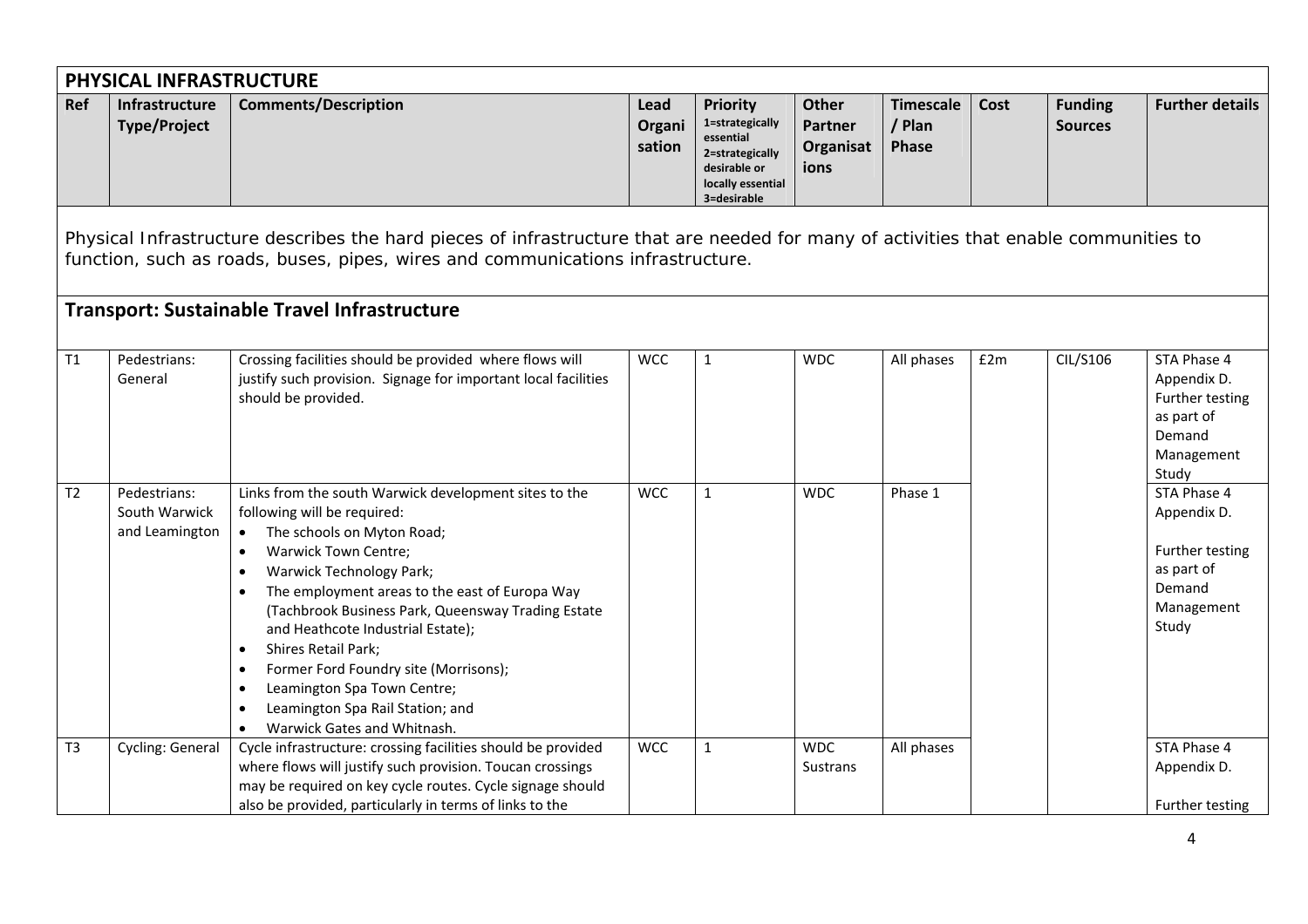|                | PHYSICAL INFRASTRUCTURE                                     |                                                                                                                                                                                                                                                                                                                                                                                                                                                                                                                                                                                                                                                            |                          |                                                                                                                        |                                                     |                                     |      |                                  |                                                                                              |  |  |
|----------------|-------------------------------------------------------------|------------------------------------------------------------------------------------------------------------------------------------------------------------------------------------------------------------------------------------------------------------------------------------------------------------------------------------------------------------------------------------------------------------------------------------------------------------------------------------------------------------------------------------------------------------------------------------------------------------------------------------------------------------|--------------------------|------------------------------------------------------------------------------------------------------------------------|-----------------------------------------------------|-------------------------------------|------|----------------------------------|----------------------------------------------------------------------------------------------|--|--|
| Ref            | Infrastructure<br><b>Type/Project</b>                       | <b>Comments/Description</b>                                                                                                                                                                                                                                                                                                                                                                                                                                                                                                                                                                                                                                | Lead<br>Organi<br>sation | <b>Priority</b><br>1=strategically<br>essential<br>2=strategically<br>desirable or<br>locally essential<br>3=desirable | <b>Other</b><br><b>Partner</b><br>Organisat<br>ions | <b>Timescale</b><br>/ Plan<br>Phase | Cost | <b>Funding</b><br><b>Sources</b> | <b>Further details</b>                                                                       |  |  |
|                |                                                             | National Cycle Network and important local facilities such as<br>rail stations. Good quality cycle parking should be provided<br>at local service centres, schools and open spaces/play areas<br>within development sites.                                                                                                                                                                                                                                                                                                                                                                                                                                 |                          |                                                                                                                        |                                                     |                                     |      |                                  | as part of<br>Demand<br>Management<br>Study                                                  |  |  |
| <b>T4</b>      | Cycling: South<br>Warwick and<br>Leamington                 | Links from the south Warwick development sites to the<br>following will be required:<br>The schools on Myton Road;<br><b>Warwick Town Centre;</b><br>$\bullet$<br>Warwick Technology Park;<br>$\bullet$<br>The employment areas to the east of Europa Way<br>$\bullet$<br>(Tachbrook Business Park, Queensway Trading Estate<br>and Heathcote Industrial Estate);<br>Shires Retail Park;<br>$\bullet$<br>Former Ford Foundry site (Morrisons);<br>$\bullet$<br>Leamington Spa Town Centre;<br>$\bullet$<br>Leamington Spa Rail Station; and<br>$\bullet$<br>Warwick Gates and Whitnash.<br>$\bullet$<br>Further testing as part of Demand Management Study | <b>WCC</b>               | $\mathbf{1}$                                                                                                           | <b>WDC</b><br><b>Sustrans</b>                       | Phase 1                             |      |                                  | STA Phase 4<br>Appendix D.<br>Further testing<br>as part of<br>Demand<br>Management<br>Study |  |  |
| T <sub>5</sub> | Cycling: K2L<br>cycle route                                 | K2L cycle route between Kenilworth and Royal Leamington<br>Spa                                                                                                                                                                                                                                                                                                                                                                                                                                                                                                                                                                                             | <b>WCC</b>               | $\mathbf{1}$                                                                                                           | <b>WDC</b><br><b>Sustrans</b>                       | Phase 1                             |      |                                  | STA Phase 4<br>Appendix D.                                                                   |  |  |
| T <sub>6</sub> | Cycling:<br>completion of<br>the existing<br>cycle networks | Completion of the existing cycle networks within Warwick,<br>Leamington Spa, Kenilworth and Whitnash - provision of<br>"Missing Links" that will provide the shortest routes to key<br>destinations (e.g. Use of Victoria Park to link to the<br>Leamington Spa town centre with the proposed cycle<br>infrastructure for Ford Foundry, linking Connect2 to<br>Kenilworth town centre and linking Warwick town centre to<br>the rail station). .Provision should include<br>toucan/pedestrian crossings to avoid severance                                                                                                                                 | <b>WCC</b>               | $\mathbf{1}$                                                                                                           | <b>WDC</b><br><b>Sustrans</b>                       | Phase 1                             |      |                                  | STA Phase 4<br>Appendix D.                                                                   |  |  |
| T7             | <b>Bus</b><br>Infrastructure                                | In relation to bus stops, these should be well located in<br>relation to the surrounding development (for example in<br>terms of local service centres and schools), with a maximum                                                                                                                                                                                                                                                                                                                                                                                                                                                                        | <b>WCC</b>               | $\mathbf{1}$                                                                                                           | <b>WDC</b>                                          | All phases                          |      | CIL/S106                         | STA Phase 4<br>Appendix D.                                                                   |  |  |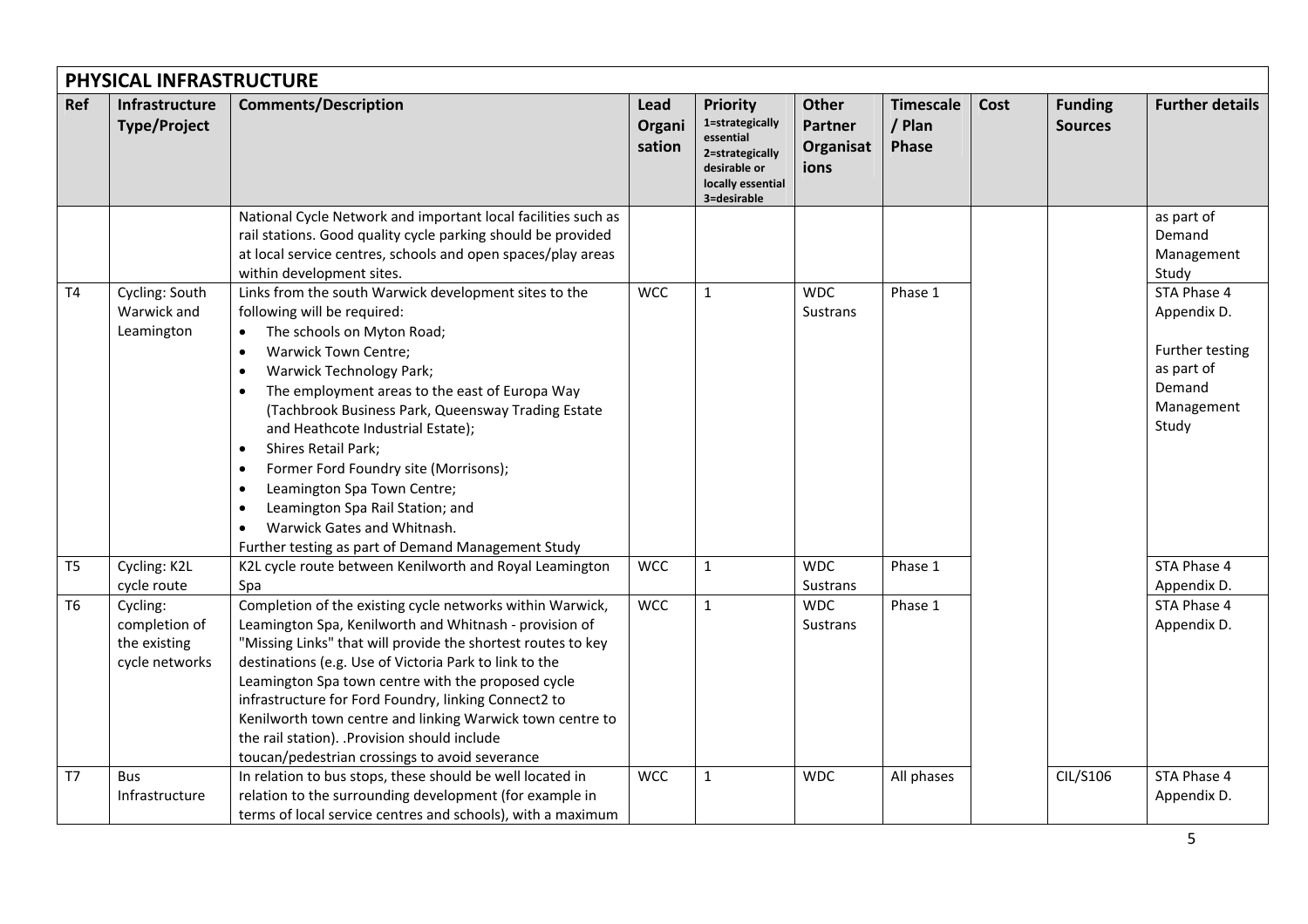|                | PHYSICAL INFRASTRUCTURE               |                                                                                                                                                                                                                                                                                                                                                                                                                                                                                                                                                                                                                                                                                                                                                                                                                                                                                                                                                                                                                                                                                                     |                          |                                                                                                                        |                                                     |                                            |                 |                                  |                            |
|----------------|---------------------------------------|-----------------------------------------------------------------------------------------------------------------------------------------------------------------------------------------------------------------------------------------------------------------------------------------------------------------------------------------------------------------------------------------------------------------------------------------------------------------------------------------------------------------------------------------------------------------------------------------------------------------------------------------------------------------------------------------------------------------------------------------------------------------------------------------------------------------------------------------------------------------------------------------------------------------------------------------------------------------------------------------------------------------------------------------------------------------------------------------------------|--------------------------|------------------------------------------------------------------------------------------------------------------------|-----------------------------------------------------|--------------------------------------------|-----------------|----------------------------------|----------------------------|
| <b>Ref</b>     | Infrastructure<br><b>Type/Project</b> | <b>Comments/Description</b>                                                                                                                                                                                                                                                                                                                                                                                                                                                                                                                                                                                                                                                                                                                                                                                                                                                                                                                                                                                                                                                                         | Lead<br>Organi<br>sation | <b>Priority</b><br>1=strategically<br>essential<br>2=strategically<br>desirable or<br>locally essential<br>3=desirable | <b>Other</b><br><b>Partner</b><br>Organisat<br>ions | <b>Timescale</b><br>/ Plan<br><b>Phase</b> | Cost            | <b>Funding</b><br><b>Sources</b> | <b>Further details</b>     |
|                |                                       | walk distance of no more than 400m from any point within<br>the development. In most cases bus stop poles with flags<br>and timetable cases should be sufficient. At key stops,<br>consideration should be given to providing a bus shelter. A<br>commuted sum will be required for a period of five years to<br>cover the maintenance costs of each shelter provided.                                                                                                                                                                                                                                                                                                                                                                                                                                                                                                                                                                                                                                                                                                                              |                          |                                                                                                                        |                                                     |                                            |                 |                                  |                            |
| T <sub>8</sub> | <b>Smarter Choices</b>                | Implementation of a range of behavioural measures such<br>as workplace travel plans, sustainable transport packages<br>for new residents, travel awareness campaigns, public<br>transport information, car clubs and car sharing and<br>teleworking, home working and home shopping.                                                                                                                                                                                                                                                                                                                                                                                                                                                                                                                                                                                                                                                                                                                                                                                                                | <b>WCC</b>               | $\mathbf{1}$                                                                                                           | <b>WDC</b>                                          | All phases                                 |                 | CIL/S106                         | STA Phase 4<br>Appendix D. |
| T19            | *Bus Services:<br>all other sites     | Details to be confirmed as part of planning<br>applications/development brief.<br>Financial contributions will be required towards the<br>provision of improvements to bus services as part of all<br>significant new development. This will generally take the<br>form of either enhancements to existing bus services which<br>fall within 400m walking distance of the site, or for larger<br>sites the provision of new standalone bus services which<br>deliver direct access to the development in question.<br>Contributions will be sought for a minimum of five year<br>period, net of fare box revenue. Alternatively, developers<br>may wish to contract new or enhanced bus services directly<br>with an operator rather than pay a contribution. Such<br>requirements will be agreed as part of the planning process<br>and conditioned accordingly.<br>New or enhanced bus services should ideally provide a<br>minimum of a 15 minute frequency serving the<br>development between 0630 - 1900 from Monday to<br>Saturday, with a 30 minute frequency in evenings and on<br>Sundays. | <b>WCC</b>               | $\mathbf{1}$                                                                                                           | Bus<br>Operator                                     | Phase 2                                    | To be<br>agreed | S106                             |                            |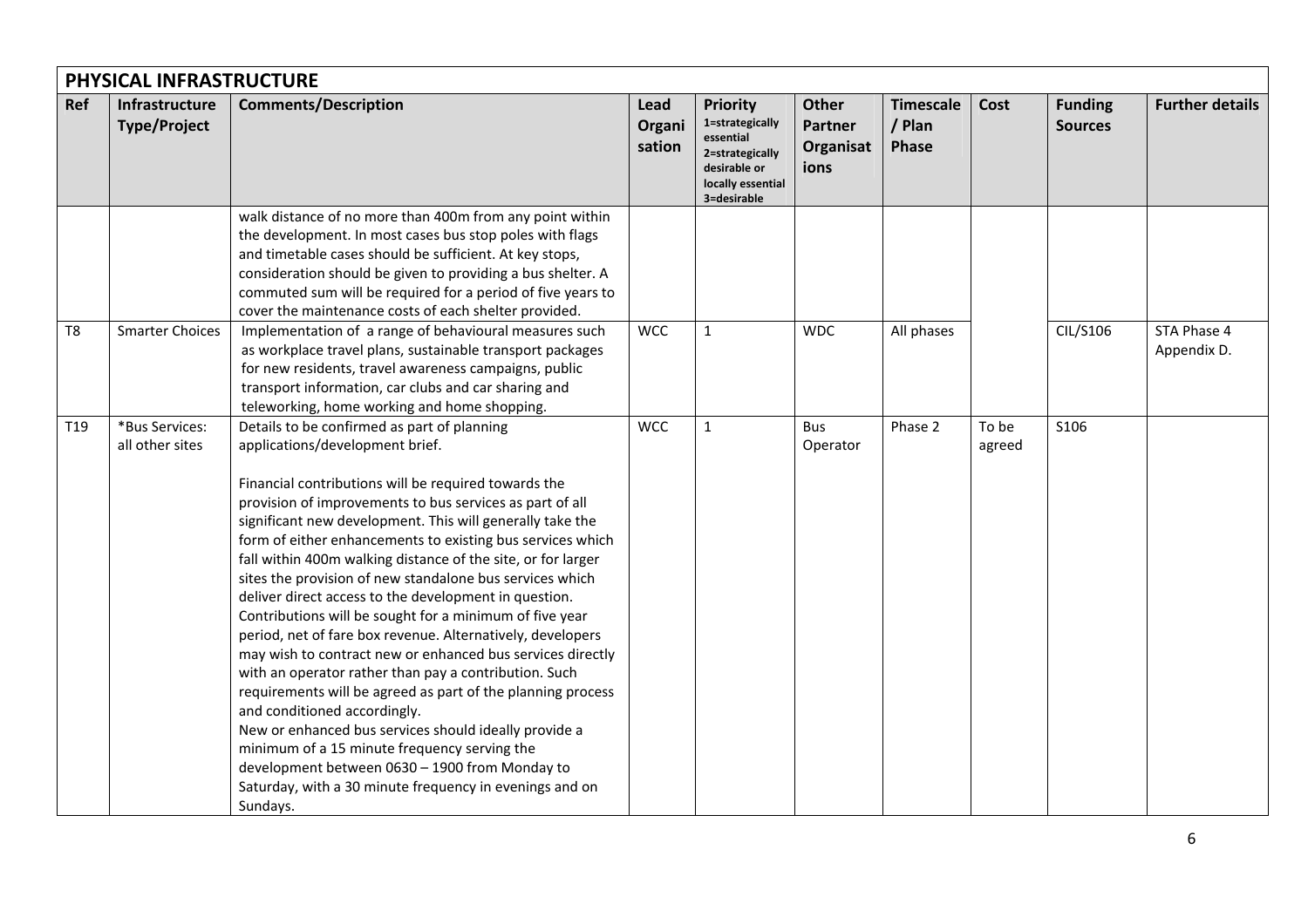|                 | PHYSICAL INFRASTRUCTURE                                            |                                                                                                                                                                                                                                                                                                                                                                                                                                                                                                                                                                                                                                                                                                                                                             |                          |                                                                                                                        |                                                         |                                            |        |                                                                                        |                                                                                       |
|-----------------|--------------------------------------------------------------------|-------------------------------------------------------------------------------------------------------------------------------------------------------------------------------------------------------------------------------------------------------------------------------------------------------------------------------------------------------------------------------------------------------------------------------------------------------------------------------------------------------------------------------------------------------------------------------------------------------------------------------------------------------------------------------------------------------------------------------------------------------------|--------------------------|------------------------------------------------------------------------------------------------------------------------|---------------------------------------------------------|--------------------------------------------|--------|----------------------------------------------------------------------------------------|---------------------------------------------------------------------------------------|
| <b>Ref</b>      | Infrastructure<br><b>Type/Project</b>                              | <b>Comments/Description</b>                                                                                                                                                                                                                                                                                                                                                                                                                                                                                                                                                                                                                                                                                                                                 | Lead<br>Organi<br>sation | <b>Priority</b><br>1=strategically<br>essential<br>2=strategically<br>desirable or<br>locally essential<br>3=desirable | <b>Other</b><br><b>Partner</b><br>Organisat<br>ions     | <b>Timescale</b><br>/ Plan<br><b>Phase</b> | Cost   | <b>Funding</b><br><b>Sources</b>                                                       | <b>Further details</b>                                                                |
| T10             | <b>Bus Services:</b><br>South Warwick<br>/ Royal<br>Leamington Spa | the concentration of large scale development in the South<br>Warwick/Leamington Spa area should facilitate the<br>conditions required to support the introduction of a<br>network of new and/or enhanced services that stand a<br>reasonable chance of becoming commercially viable over<br>time. This will include enhancing the existing Service 68<br>(Cubbington to Hatton Park via Leamington Spa and<br>Warwick) and providing a new 20 minute frequency bus<br>service serving the proposed major development in this<br>area. These will deliver suitable links between the new<br>development and Warwick/Leamington Spa town centres,<br>as well as other key trip attractors such as nearby<br>employment areas and Leamington Spa rail station. | <b>WCC</b>               | $\mathbf{1}$                                                                                                           | Bus<br>Operator                                         | Phases<br>1&2                              | £1.7m  | S106                                                                                   | STA Phase 4<br>Appendix D.                                                            |
| T12             | Rail: NUCKLE 2<br>Kenilworth<br>Station                            | Provide a new station at Kenilworth as a key part of the<br>NUCKLE Phase 2 Heavy Rail Improvements                                                                                                                                                                                                                                                                                                                                                                                                                                                                                                                                                                                                                                                          | <b>WCC</b>               | $\mathbf{1}$                                                                                                           | <b>DfT</b><br>Network<br>Rail                           | Phase 1                                    | £11.3m | DfT New<br><b>Stations</b><br>Fund                                                     | Coventry and<br>Warwickshire<br>Strategic                                             |
| T <sub>13</sub> | Rail: NUCKLE 2<br>other aspects                                    | Rail service improvements and associated infrastructure<br>improvements between Coventry and Leamington Spa with<br>links through to Nuneaton (NUCKLE 1)                                                                                                                                                                                                                                                                                                                                                                                                                                                                                                                                                                                                    | <b>WCC</b>               | $\mathbf{1}$                                                                                                           | DfT<br>Network<br>Rail                                  | Phase 1                                    |        | Devolved<br>Major<br>Schemes<br>Fund (Single<br>Local<br>Growth<br>Fund)<br><b>WCC</b> | Economic Plan-<br>Transport<br>Annex<br>Kenilworth<br><b>Station Business</b><br>Case |
| T14             | * Park and Ride<br>South of<br>Warwick                             | Provision of park and ride in the vicinity of the Heathcote<br>or Greys Mallory roundabouts on the A452 corridor. At<br>the Heathcote Roundabout it would be serviced by<br>existing and new bus services associated with<br>development. At the Greys Mallory roundabout it would<br>be serviced by the express service from JLR at Gaydon and                                                                                                                                                                                                                                                                                                                                                                                                             | <b>WDC</b>               | <b>TBC</b>                                                                                                             | WCC,<br>Private<br>businesses<br><b>Bus</b><br>Operator | Phase 1                                    | £2m    | CIL,<br>businesses                                                                     | STA Phase 4<br>Appendix D.<br>Further testing<br>as part of<br>Demand                 |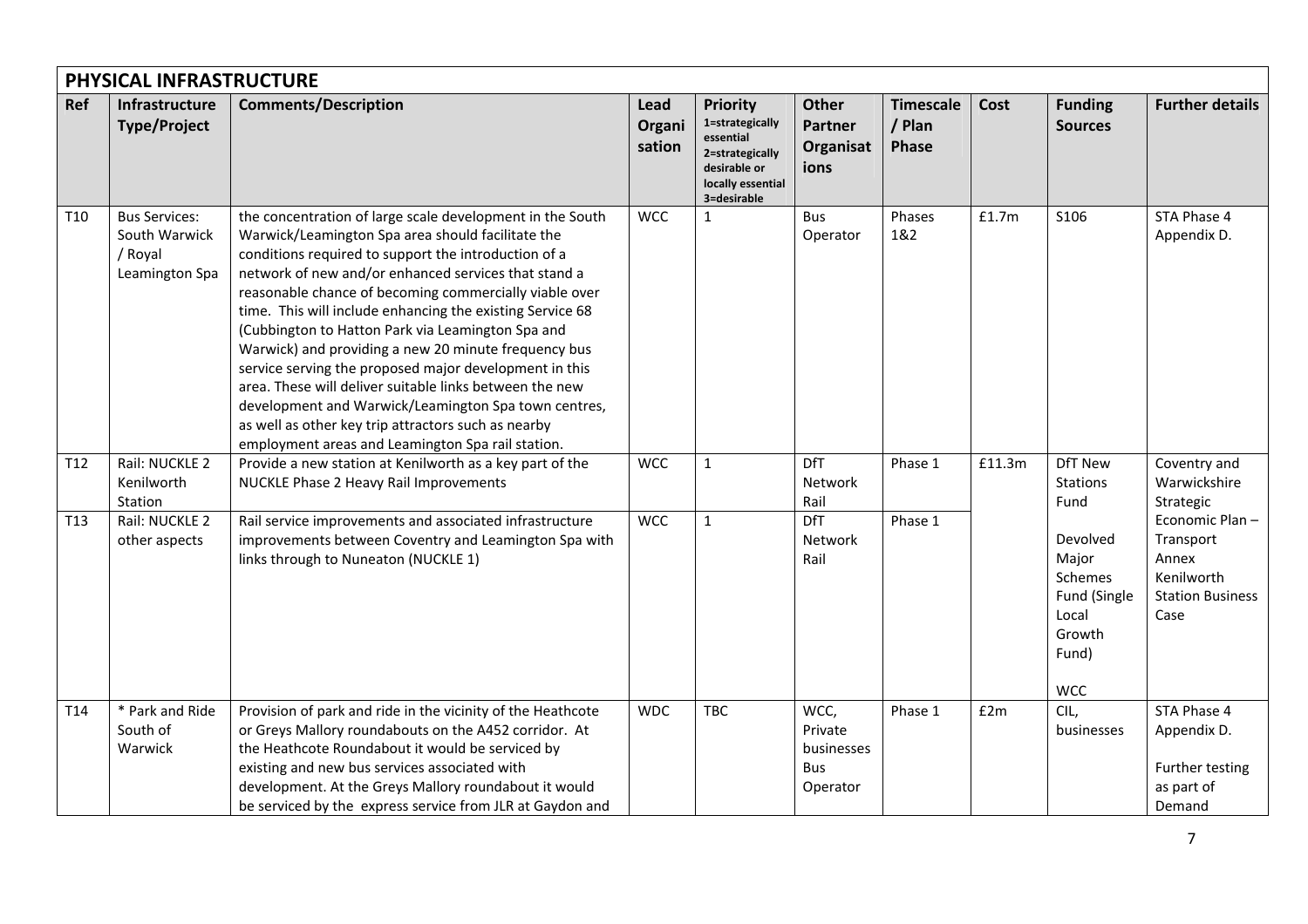|                 | <b>PHYSICAL INFRASTRUCTURE</b>                                            |                                                                                                                                                                                                                                                                                                                                                                                                                                                                                                                                                                                                                                                                                                                                                                                                                                   |                          |                                                                                                                        |                                                         |                                            |            |                                  |                                                                                              |  |
|-----------------|---------------------------------------------------------------------------|-----------------------------------------------------------------------------------------------------------------------------------------------------------------------------------------------------------------------------------------------------------------------------------------------------------------------------------------------------------------------------------------------------------------------------------------------------------------------------------------------------------------------------------------------------------------------------------------------------------------------------------------------------------------------------------------------------------------------------------------------------------------------------------------------------------------------------------|--------------------------|------------------------------------------------------------------------------------------------------------------------|---------------------------------------------------------|--------------------------------------------|------------|----------------------------------|----------------------------------------------------------------------------------------------|--|
| <b>Ref</b>      | Infrastructure<br><b>Type/Project</b>                                     | <b>Comments/Description</b>                                                                                                                                                                                                                                                                                                                                                                                                                                                                                                                                                                                                                                                                                                                                                                                                       | Lead<br>Organi<br>sation | <b>Priority</b><br>1=strategically<br>essential<br>2=strategically<br>desirable or<br>locally essential<br>3=desirable | <b>Other</b><br><b>Partner</b><br>Organisat<br>ions     | <b>Timescale</b><br>/ Plan<br><b>Phase</b> | Cost       | <b>Funding</b><br><b>Sources</b> | <b>Further details</b>                                                                       |  |
|                 |                                                                           | supplemented by a bespoke service. The facility could<br>also support private business shuttle services and serve as<br>a schools drop and ride facility. Services would link to<br>Warwick TC, Leamington Rail Station, Leamington TC,<br>Leamington Retail Park and employment areas south of<br>Warwick                                                                                                                                                                                                                                                                                                                                                                                                                                                                                                                        |                          |                                                                                                                        |                                                         |                                            |            |                                  | Management<br>Study                                                                          |  |
| T <sub>15</sub> | * Park and Ride<br>north of<br>Leamington                                 | An optimum location for a northern Park and Ride site<br>would be between A46/A452 Thickthorn roundabout and<br>the A452/B4113 Blackdown roundabout. It is anticipated<br>that the facility would be served by some or all of the<br>existing bus services which currently use this corridor, thus<br>delivering a highly attractive frequency of service for users.<br>This would ideally be accompanied by bus priority measures<br>along the route, particularly at key pinch points.                                                                                                                                                                                                                                                                                                                                          | <b>WDC</b>               | TBC                                                                                                                    | WCC,<br>Private<br>businesses<br><b>Bus</b><br>Operator | Phase 2 or<br>3                            | £2m        | CIL,<br>businesses               | STA Phase 4<br>Appendix D.<br>Further testing<br>as part of<br>Demand<br>Management<br>Study |  |
| T16             | * Bus Priority<br>Measures:<br>Southern Park<br>and Ride to<br>Leamington | Bus loop detectors at the exit of the Park and Ride site<br>and at the junction onto the Heathcote Farm<br>development site distributor road;<br>Bus lane northbound along the Heathcote Farm<br>development site distributor road as far as the junction<br>of Gallows Hill/Heathcote Lane;<br>Bus gate at the junction of the Heathcote Farm<br>development site distributor road with Gallows<br>Hill/Heathcote Lane (to facilitate left and straight on<br>bus movements);<br>Bus lane on the exit from the Land west of Europa Way<br>development site northbound, with a bus gate to<br>provide access onto the A452 Europa Way. Bus loop<br>detectors for the reciprocal movement from the A452<br>Europa Way south into the Land west of Europa Way<br>development;<br>Bus lane northbound around the western edge of the | <b>WCC</b>               | <b>TBC</b>                                                                                                             | <b>WCC</b>                                              | Phase 1                                    | <b>TBC</b> | CIL,<br>businesses               | STA Phase 4<br>Appendix D.<br>Further testing<br>as part of<br>Demand<br>Management<br>Study |  |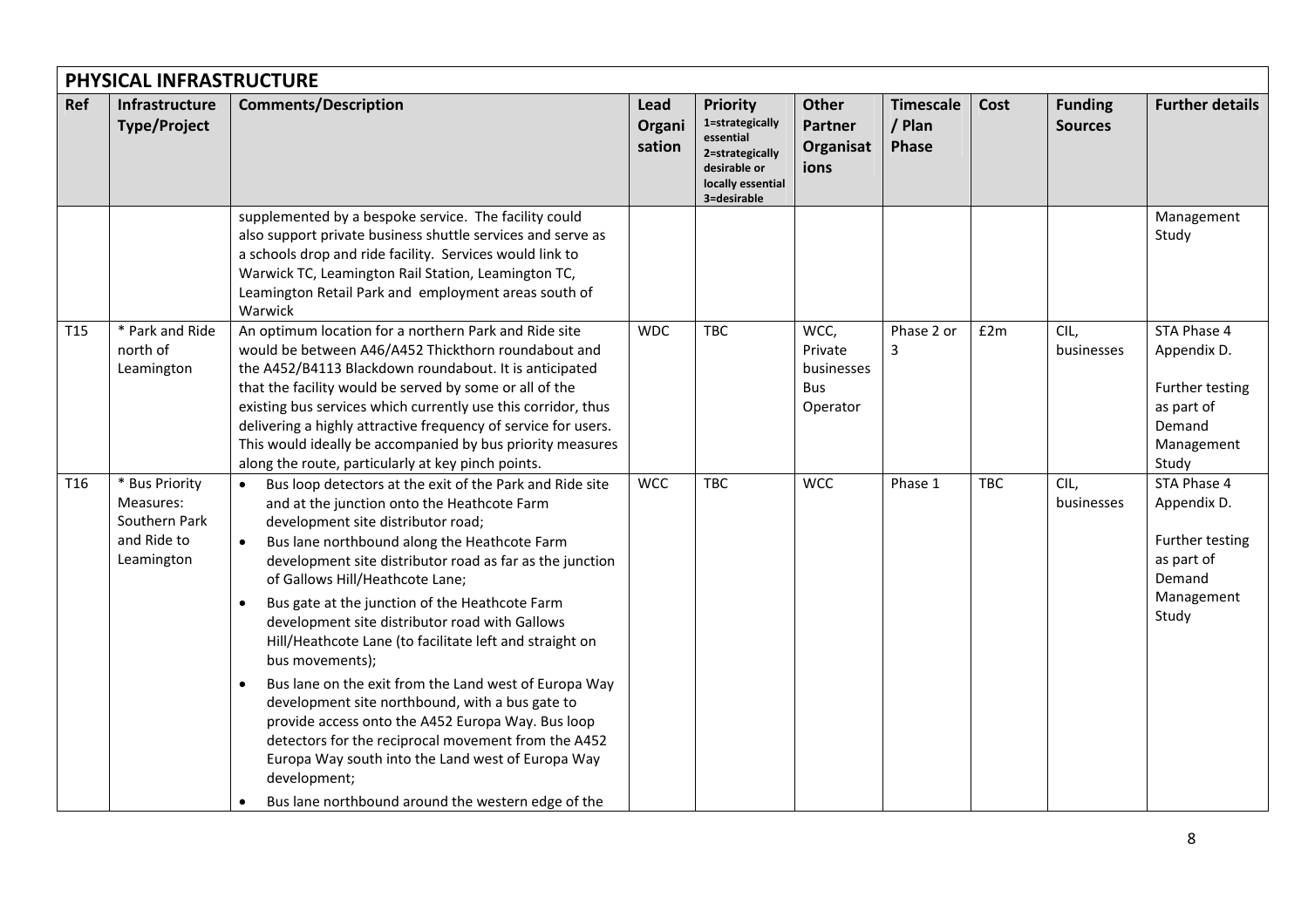|     | PHYSICAL INFRASTRUCTURE                                                |                                                                                                                                                                                                                                                                                                                                                                                                                                                                                                                                                                                                                                                                                                                                                                                                                                                                                                                 |                          |                                                                                                                        |                                                     |                                     |            |                                              |                                                                                     |
|-----|------------------------------------------------------------------------|-----------------------------------------------------------------------------------------------------------------------------------------------------------------------------------------------------------------------------------------------------------------------------------------------------------------------------------------------------------------------------------------------------------------------------------------------------------------------------------------------------------------------------------------------------------------------------------------------------------------------------------------------------------------------------------------------------------------------------------------------------------------------------------------------------------------------------------------------------------------------------------------------------------------|--------------------------|------------------------------------------------------------------------------------------------------------------------|-----------------------------------------------------|-------------------------------------|------------|----------------------------------------------|-------------------------------------------------------------------------------------|
| Ref | Infrastructure<br><b>Type/Project</b>                                  | <b>Comments/Description</b>                                                                                                                                                                                                                                                                                                                                                                                                                                                                                                                                                                                                                                                                                                                                                                                                                                                                                     | Lead<br>Organi<br>sation | <b>Priority</b><br>1=strategically<br>essential<br>2=strategically<br>desirable or<br>locally essential<br>3=desirable | <b>Other</b><br><b>Partner</b><br>Organisat<br>ions | <b>Timescale</b><br>/ Plan<br>Phase | Cost       | <b>Funding</b><br><b>Sources</b>             | <b>Further details</b>                                                              |
| T17 | * Bus Priority<br>Measures:<br>Southern Park<br>and Ride to<br>Warwick | Shires Retail Park roundabout, with corresponding<br>southbound bus lane provided as part of the<br>hamburger design through the centre of the<br>roundabout;<br>Bus detector loops on each approach to the main<br>$\bullet$<br>access to the Ford Foundry development (Morrisons);<br>Queue detector loops on all approaches to the<br>$\bullet$<br>proposed Old Warwick Road/ Lower Avenue/Spencer<br>Street/Bath Street gyratory system; and<br>Bus detector loops on the approaches to all three main<br>$\bullet$<br>junctions on the Parade (Regent Street, Warwick Street<br>and Clarendon Avenue).<br>Bus loop detector on the approach to Banbury Road<br>from Gallows Hill/Heathcote Lane with associated bus<br>lane;<br>Bus loop detectors on all approaches to the Banbury<br>$\bullet$<br>Road/Myton Road junction; and<br>Bus loop detectors at the junction of St Nicholas Church<br>$\bullet$ | <b>WCC</b>               | <b>TBC</b>                                                                                                             | <b>WCC</b>                                          | Phase 1                             | <b>TBC</b> | CIL,<br>businesses                           | STA Phase 4<br>Appendix D.<br>Further testing<br>as part of<br>Demand<br>Management |
|     |                                                                        | Street/Castle Hill.                                                                                                                                                                                                                                                                                                                                                                                                                                                                                                                                                                                                                                                                                                                                                                                                                                                                                             |                          |                                                                                                                        |                                                     |                                     |            |                                              | Study                                                                               |
|     |                                                                        | <b>Transport: Highway Infrastructure</b>                                                                                                                                                                                                                                                                                                                                                                                                                                                                                                                                                                                                                                                                                                                                                                                                                                                                        |                          |                                                                                                                        |                                                     |                                     |            |                                              |                                                                                     |
| T18 | Thickthorn<br>Roundabout,<br>Kenilworth                                | Provision of a signalised roundabout with widening of the<br>approaches to the junction to 3 lanes, with 2 lanes retained<br>on the bridges. Intrinsically linked to the delivery of local<br>housing and employment allocations as well as the wider<br>impacts of growth across the District.                                                                                                                                                                                                                                                                                                                                                                                                                                                                                                                                                                                                                 | <b>WCC</b>               | $\mathbf{1}$                                                                                                           | Highways<br>Agency                                  | Phase 1                             | £1.25m     | Single Local<br>Growth<br>Fund<br>(CIL/S106) | STA Phase 3& 4                                                                      |
| T19 | A452<br>Kenilworth<br>Gyratory                                         | Signalisation of the four entry arms onto the junction.<br>Additional engineering will be required to ensure that the<br>development which lies in the centre of the gyratory can be<br>accessed satisfactorily. Intrinsically linked to the delivery of                                                                                                                                                                                                                                                                                                                                                                                                                                                                                                                                                                                                                                                        | <b>WCC</b>               | $\mathbf{1}$                                                                                                           | N/A                                                 | Early<br>Phase 2<br>(2017/18)       | £300,000   | CIL/S106                                     | STA Phase 3& 4                                                                      |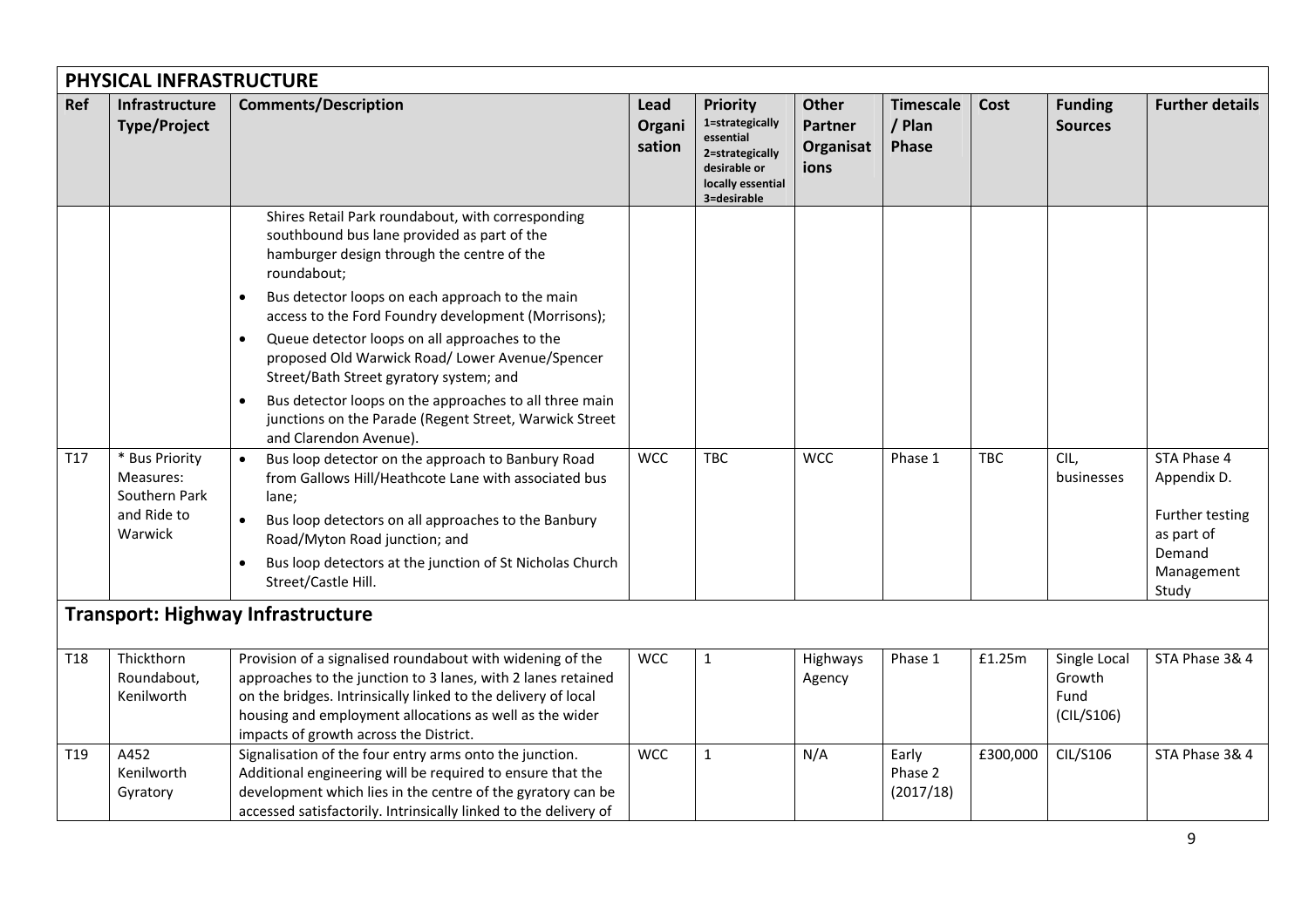|                 | PHYSICAL INFRASTRUCTURE                       |                                                                                                                                                                                                                                                                              |                          |                                                                                                                        |                                       |                                     |          |                                              |                        |  |  |  |  |
|-----------------|-----------------------------------------------|------------------------------------------------------------------------------------------------------------------------------------------------------------------------------------------------------------------------------------------------------------------------------|--------------------------|------------------------------------------------------------------------------------------------------------------------|---------------------------------------|-------------------------------------|----------|----------------------------------------------|------------------------|--|--|--|--|
| <b>Ref</b>      | Infrastructure<br><b>Type/Project</b>         | <b>Comments/Description</b>                                                                                                                                                                                                                                                  | Lead<br>Organi<br>sation | <b>Priority</b><br>1=strategically<br>essential<br>2=strategically<br>desirable or<br>locally essential<br>3=desirable | Other<br>Partner<br>Organisat<br>ions | <b>Timescale</b><br>/ Plan<br>Phase | Cost     | <b>Funding</b><br><b>Sources</b>             | <b>Further details</b> |  |  |  |  |
|                 |                                               | local housing and employment allocations.                                                                                                                                                                                                                                    |                          |                                                                                                                        |                                       |                                     |          |                                              |                        |  |  |  |  |
| T <sub>20</sub> | A452/Bericote<br>Roundabout                   | Provision of a signalised roundabout on the A452 where it<br>meets Bericote Road. The A452 s/b to Bericote Rd e/b<br>movement is separated out from the junction at an early<br>stage although the point at which the A452 meets Bericote<br>Road is also signal controlled. | <b>WCC</b>               | $\mathbf{1}$                                                                                                           | N/A                                   | Phase2                              | £1.25m   | Single Local<br>Growth<br>Fund<br>(CIL/S106) | STA Phase 3& 4         |  |  |  |  |
| T21             | A452/B4113<br>Blackdown<br>Roundabout         | Provision of a four arm signalised cross-roads on the A452<br>where it meets the B4113 at Blackdown, replacing the<br>existing roundabout.                                                                                                                                   | <b>WCC</b>               | $\mathbf{1}$                                                                                                           | N/A                                   | Phase 2                             | £650,000 | CIL/S106                                     | STA Phase 3& 4         |  |  |  |  |
| T22             | A452 Spinney<br>Hill Roundabout               | Provision of widened approaches to the Spinney Hill<br>junction on the A429 north of Warwick.                                                                                                                                                                                | <b>WCC</b>               | $\overline{2}$                                                                                                         | N/A                                   | <b>TBC</b>                          | £450,000 | CIL/S106                                     | STA Phase 3& 4         |  |  |  |  |
| T <sub>23</sub> | <b>Emscote Road</b><br>/Greville Road         | Provision of signals to control the existing priority junction.<br>Delivery of schemes T23 and T24 in unison safeguards<br>functionality of the Emscote Road Corridor.                                                                                                       | <b>WCC</b>               | $\mathbf{1}$                                                                                                           | N/A                                   | Phase 1                             | £750,000 | CIL/S106                                     | STA Phase 3& 4         |  |  |  |  |
| T24             | Princess Drive/<br><b>Warwick New</b><br>Road | Reconfiguration of the existing roundabout to a signalised 3<br>arm priority junction. Delivery of schemes T23 and T24 in<br>unison safeguards functionality of the Emscote Road<br>Corridor.                                                                                | <b>WCC</b>               | $\mathbf{1}$                                                                                                           | N/A                                   | Phase 1                             | £350,000 | CIL/S106                                     | STA Phase 3& 4         |  |  |  |  |
| T <sub>25</sub> | Bath Street/<br><b>High Street</b>            | Provision of signal control on at least three of the four entry<br>points to the junction. The signals would be further<br>optimised using vehicle detection loops.                                                                                                          | <b>WCC</b>               | $\mathbf{1}$                                                                                                           | N/A                                   | Phase 2                             | £500,000 | <b>CIL/S106</b>                              | STA Phase 3& 4         |  |  |  |  |
| T <sub>26</sub> | Adelaide Road/<br>Avenue Road                 | Provision of a signalised junction to replace the existing mini<br>roundabout.                                                                                                                                                                                               | <b>WCC</b>               | $\overline{2}$                                                                                                         | N/A                                   | Phase 3                             | £350,000 | CIL/S106                                     | STA Phase 3& 4         |  |  |  |  |
| T <sub>27</sub> | Dormer<br>Place/Adelaide<br>Road              | Provision of a signalised junction to replace the existing<br>priority junction.                                                                                                                                                                                             | <b>WCC</b>               | $\overline{2}$                                                                                                         | N/A                                   | Phase 3                             | £300,000 | CIL/S106                                     | STA Phase 3& 4         |  |  |  |  |
| T <sub>28</sub> | Myton Road<br>/Banbury Road<br>Roundabout     | Provision of a signalised junction to replace the existing<br>roundabout.                                                                                                                                                                                                    | <b>WCC</b>               | $\mathbf 1$                                                                                                            | N/A                                   | Phase 1                             | £450,000 | CIL/S106                                     | STA Phase 3& 4         |  |  |  |  |
| T29             | Priory Road/<br>Smith Street/St               | Provision of a signalised junction with the timings<br>synchronised with the A445 Coten End/A429 Coventry Road                                                                                                                                                               | <b>WCC</b>               | $\mathbf{1}$                                                                                                           | N/A                                   | Phase 1                             | £300,000 | CIL/S106                                     | STA Phase 3& 4         |  |  |  |  |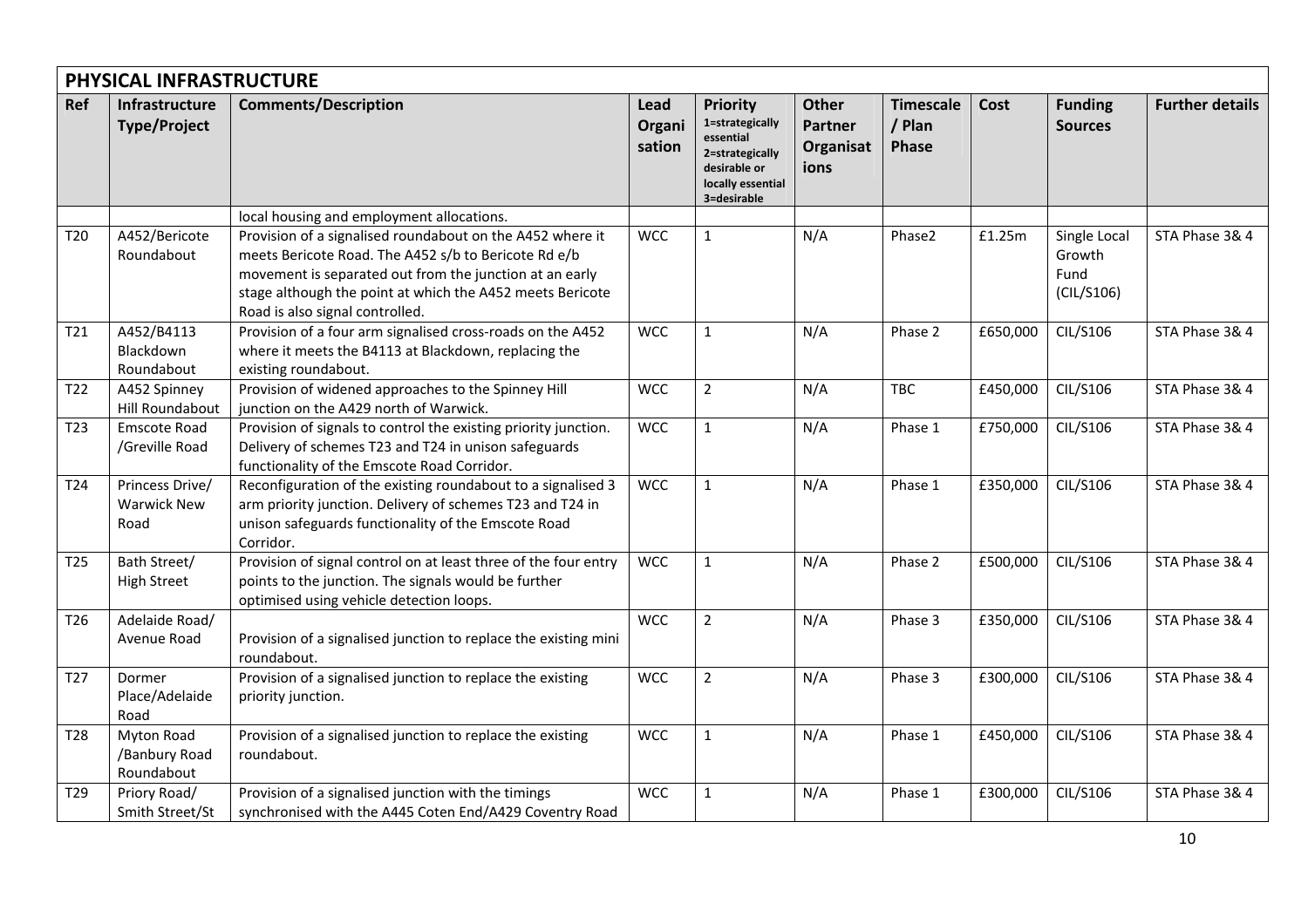|            | PHYSICAL INFRASTRUCTURE                                  |                                                                                                                                                                                                                                                                                                                 |                          |                                                                                                                        |                                              |                                     |          |                                         |                        |
|------------|----------------------------------------------------------|-----------------------------------------------------------------------------------------------------------------------------------------------------------------------------------------------------------------------------------------------------------------------------------------------------------------|--------------------------|------------------------------------------------------------------------------------------------------------------------|----------------------------------------------|-------------------------------------|----------|-----------------------------------------|------------------------|
| <b>Ref</b> | Infrastructure<br><b>Type/Project</b>                    | <b>Comments/Description</b>                                                                                                                                                                                                                                                                                     | Lead<br>Organi<br>sation | <b>Priority</b><br>1=strategically<br>essential<br>2=strategically<br>desirable or<br>locally essential<br>3=desirable | <b>Other</b><br>Partner<br>Organisat<br>ions | <b>Timescale</b><br>/ Plan<br>Phase | Cost     | <b>Funding</b><br><b>Sources</b>        | <b>Further details</b> |
|            | Nicholas Church                                          | signalised junction. The right turn from Smith Street to St                                                                                                                                                                                                                                                     |                          |                                                                                                                        |                                              |                                     |          |                                         |                        |
| T30        | St<br>Castle Hill/St                                     | Nicholas Church Street is retained<br>Revised traffic managements at the junction of Castle Hill/St                                                                                                                                                                                                             | <b>WCC</b>               | $\mathbf{1}$                                                                                                           | N/A                                          | Phase 1                             | £650,000 | CIL/S106                                | STA Phase 3& 4         |
|            |                                                          |                                                                                                                                                                                                                                                                                                                 |                          |                                                                                                                        |                                              |                                     |          |                                         |                        |
|            | Nicholas Church                                          | Nicholas Church Street/Banbury Road.                                                                                                                                                                                                                                                                            |                          |                                                                                                                        |                                              |                                     |          |                                         |                        |
|            | Street/Banbury                                           |                                                                                                                                                                                                                                                                                                                 |                          |                                                                                                                        |                                              |                                     |          |                                         |                        |
|            | Road                                                     |                                                                                                                                                                                                                                                                                                                 |                          |                                                                                                                        |                                              |                                     |          |                                         |                        |
| T31        | A452 Europa<br>Way / Myton<br>Road<br>Roundabout         | Provision of a signalised roundabout, with widened<br>approaches and dedicated turning lane for Old Warwick<br>Road w/b to Europa Way s/b movements.                                                                                                                                                            | <b>WCC</b>               | $\mathbf{1}$                                                                                                           | N/A                                          | Phase 2                             | £1.6m    | Single Local<br>growth Fund<br>CIL/S106 | STA Phase 3 & 4        |
| T32        | A452 Shires<br><b>Retail Park</b><br>Roundabout          | Extensive reconfiguration into a signalised three arm<br>junction with the Queensway and Tachbrook Park Road<br>being combined into a single entry arm prior to entering<br>into the main junction and a link across the centre of the<br>junction used to increase capacity for the north - south<br>movement. | <b>WCC</b>               | $\mathbf{1}$                                                                                                           |                                              | Phase 1                             | £1.25m   | <b>SEP</b><br>CIL/S106                  | STA Phase 3& 4         |
| T33        | A452 Heathcote<br>Roundabout                             | Widening of approaches and signalisation of at least four of<br>the five entry arms of the junction.                                                                                                                                                                                                            | <b>WCC</b>               | $\mathbf{1}$                                                                                                           |                                              | Phase 1                             | £900,000 | SEP<br>CIL/S106                         | STA Phase 3& 4         |
| T34        | Grey's Mallory<br>Roundabout                             | Provision of full signalisation of the junction, including a<br>dedicated lane to better accommodate the A452 Banbury<br>Rd to A452 Warwick bypass SB movement.                                                                                                                                                 | <b>WCC</b>               | $\overline{2}$                                                                                                         |                                              | Phase 3                             | £500,000 | <b>SEP</b><br>CIL/S106                  | STA Phase 3& 4         |
| T35        | A46/A425/A417<br>7 Birmingham<br>Road 'Stanks<br>Island' | Signalisation of the four entry arms to the junction with<br>associated widening on each approach to the junction (but<br>with the bridges retained to 2 lanes). The scheme also<br>incorporates capacity improvements either side of the<br>junction, particularly towards Warwick.                            | <b>WCC</b>               | $\mathbf{1}$                                                                                                           | Highways<br>Agency                           | Phase 1                             | £1.4m    | <b>SEP</b><br>(CIL/S106)                | STA Phase 3& 4         |
| T36        | Bericote Road/<br>Stoneleigh Road                        | Widening of the existing roundabout to include two lanes<br>on the circulatory and on all approaches.                                                                                                                                                                                                           | <b>WCC</b>               | $\mathsf 3$                                                                                                            |                                              | Phase 3                             | £500,000 |                                         | STA Phase 3& 4         |
| T37        | Kenilworth<br>Road/Westhill                              | Widening of the existing roundabout circulatory to two<br>lanes along with all of the entry arms.                                                                                                                                                                                                               | <b>WCC</b>               | $\overline{\mathbf{3}}$                                                                                                |                                              | Phase 3                             | £500,000 |                                         | STA Phase 3& 4         |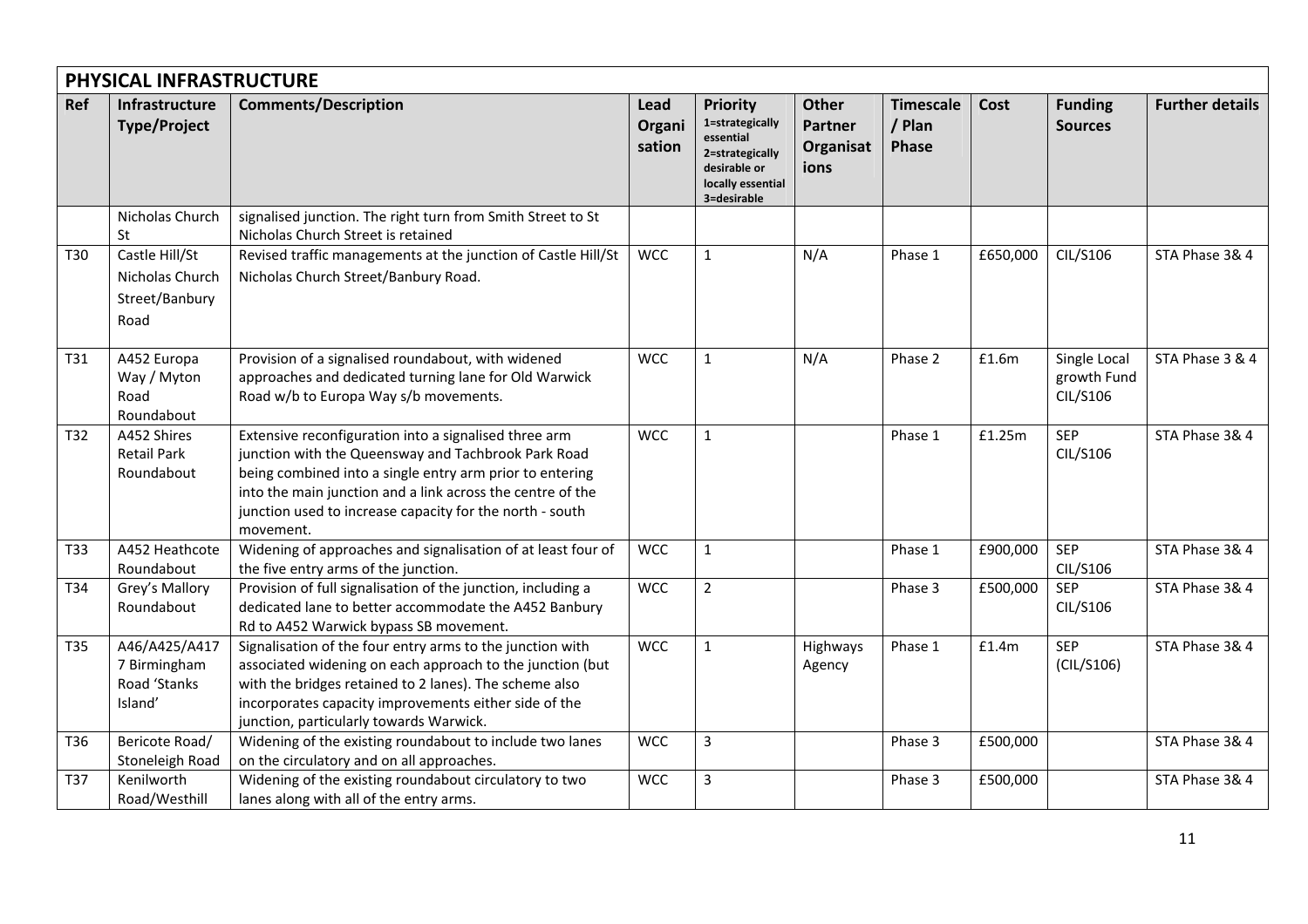|     | PHYSICAL INFRASTRUCTURE                                                              |                                                                                                                                                                                                                                                                                                                                                                                                                                                                                                                                                                                                                                                                                                                                                                                           |                          |                                                                                                                        |                                                     |                                     |          |                                  |                                    |  |
|-----|--------------------------------------------------------------------------------------|-------------------------------------------------------------------------------------------------------------------------------------------------------------------------------------------------------------------------------------------------------------------------------------------------------------------------------------------------------------------------------------------------------------------------------------------------------------------------------------------------------------------------------------------------------------------------------------------------------------------------------------------------------------------------------------------------------------------------------------------------------------------------------------------|--------------------------|------------------------------------------------------------------------------------------------------------------------|-----------------------------------------------------|-------------------------------------|----------|----------------------------------|------------------------------------|--|
| Ref | Infrastructure<br><b>Type/Project</b>                                                | <b>Comments/Description</b>                                                                                                                                                                                                                                                                                                                                                                                                                                                                                                                                                                                                                                                                                                                                                               | Lead<br>Organi<br>sation | <b>Priority</b><br>1=strategically<br>essential<br>2=strategically<br>desirable or<br>locally essential<br>3=desirable | <b>Other</b><br><b>Partner</b><br>Organisat<br>ions | <b>Timescale</b><br>/ Plan<br>Phase | Cost     | <b>Funding</b><br><b>Sources</b> | <b>Further details</b>             |  |
|     | Road                                                                                 |                                                                                                                                                                                                                                                                                                                                                                                                                                                                                                                                                                                                                                                                                                                                                                                           |                          |                                                                                                                        |                                                     |                                     |          |                                  |                                    |  |
| T38 | Europa Way<br>Corridor - Part<br>$\mathbf{1}$                                        | Provision of dual carriageway along the entire length of the<br>corridor between M40 J14 and the Heathcote roundabout<br>on Europa Way.                                                                                                                                                                                                                                                                                                                                                                                                                                                                                                                                                                                                                                                   | <b>WCC</b>               | $\mathbf{1}$                                                                                                           |                                                     | Phase 1&2                           | £5.55m   | <b>SEP</b><br>CIL/S106           | STA Phase 3& 4                     |  |
| T39 | Europa Way<br>Corridor - Part<br>$\overline{2}$                                      | Provision of dual carriageway along the entire length of the<br>corridor between the Heathcote roundabout and the<br>Europa Way/Myton Road roundabout.                                                                                                                                                                                                                                                                                                                                                                                                                                                                                                                                                                                                                                    | <b>WCC</b>               | $\mathbf{1}$                                                                                                           |                                                     | Phase 1&2                           | £2.95    | <b>SEP</b><br>CIL/S106           | STA Phase 3& 4                     |  |
| T40 | <b>Warwick Tech</b><br>Park<br>Roundabout                                            | Provision of a standard two-lane approach roundabout on<br>Gallows Hill/Heathcote Lane, to improve access and reduce<br>congestion as vehicles attempt to enter and exit Warwick<br>Technology Park.                                                                                                                                                                                                                                                                                                                                                                                                                                                                                                                                                                                      | <b>WCC</b>               | $\overline{2}$                                                                                                         |                                                     | Phase 1                             | £600,000 | CIL/S106                         | STA Phase 3& 4                     |  |
| T41 | Banbury Road,<br>Warwick                                                             | Reduced two lane sections of the Banbury Road both<br>around the Gallows Hill junction and south of the Gallows<br>Hill/Myton Road junction.                                                                                                                                                                                                                                                                                                                                                                                                                                                                                                                                                                                                                                              | <b>WCC</b>               | $\overline{2}$                                                                                                         |                                                     | Phase 1                             | £300,000 | CIL/S106                         | STA Phase 3& 4                     |  |
| T42 | "Smart<br>Motorways"                                                                 | Provision of Smart Motorways between J14 and J15 of the<br>M40                                                                                                                                                                                                                                                                                                                                                                                                                                                                                                                                                                                                                                                                                                                            | HA                       | $\mathbf{1}$                                                                                                           | WDC, SDC                                            | Phase 3                             | £10.0m   | <b>SEP</b><br>CIL/S106           | STA Phase 3& 4                     |  |
| T43 | Transport<br>Infrastructure<br>Associated with<br>Sub-regional<br>employment<br>site | These may vary depending on precise configuration of any<br>proposal. The Coventry & Warwickshire Gateway planning<br>application would deliver a range of highway improvements<br>including the following:-<br>New junction on A45 between Festival and Toll Bar<br>$\bullet$<br>islands including bridge over A45 to link site with<br>Jaguar Whitley Business Park (Coventry)<br>New access road within the site to link the two<br>$\bullet$<br>zones (east of Baginton and south of Middlemarch<br>Business Park).<br>New roads within the Jaguar Whitley Business Park<br>$\bullet$<br>(Coventry)<br>Improvements to capacity of Festival island<br>$\bullet$<br>(Coventry) and the A46/Stoneleigh Road junction<br>Enhancement to Stivichall bypass/London Road<br>bypass junction | HA and<br>CCC            | $\mathbf{1}$                                                                                                           | <b>WCC</b>                                          | Phase 1                             |          | S106/S278                        | Gateway<br>Planning<br>Application |  |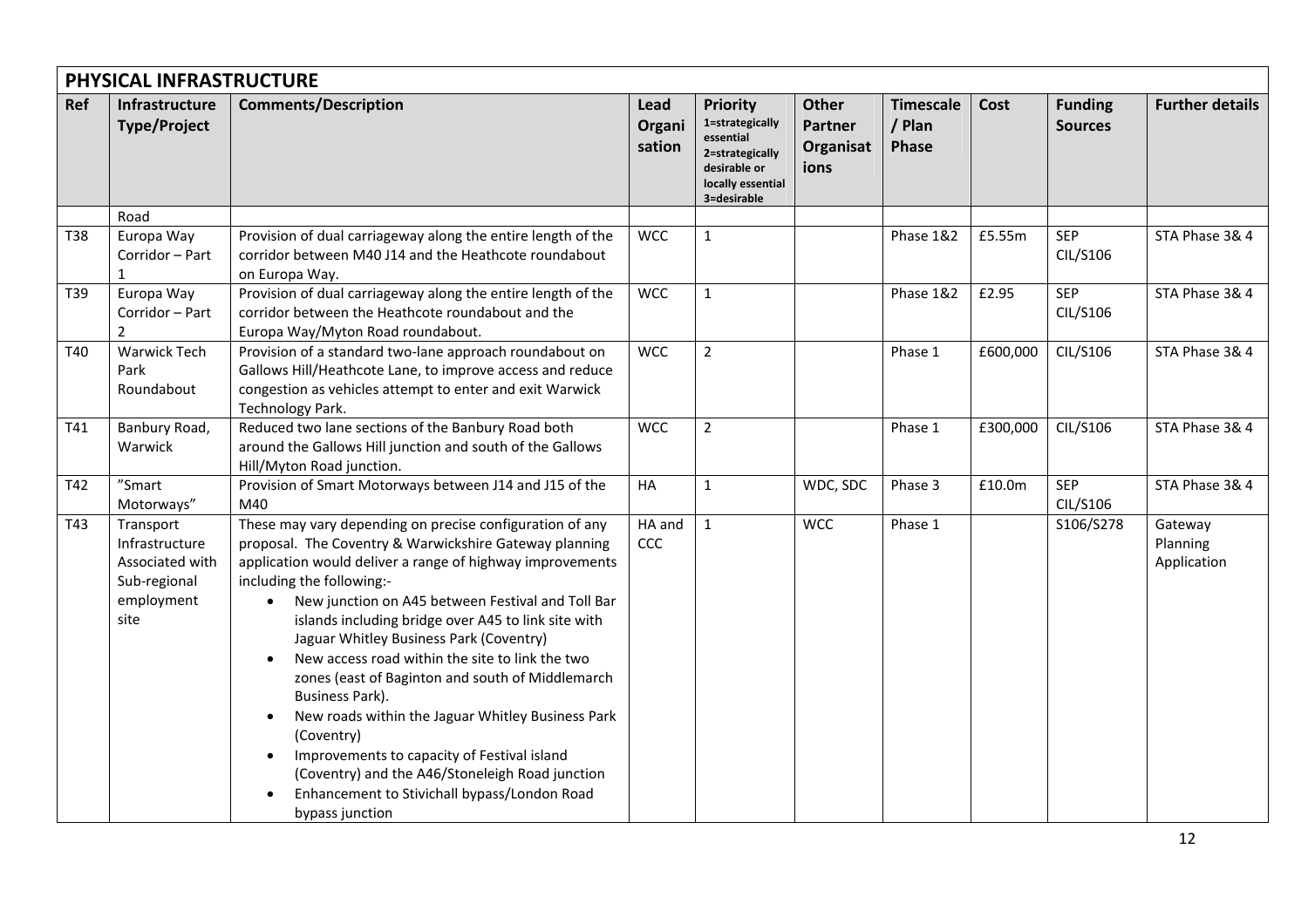|                | PHYSICAL INFRASTRUCTURE                               |                                                                                                                                                                                                                                                                                                                                                                                                              |                          |                                                                                                                        |                                                     |                                            |      |                                  |                                                                          |
|----------------|-------------------------------------------------------|--------------------------------------------------------------------------------------------------------------------------------------------------------------------------------------------------------------------------------------------------------------------------------------------------------------------------------------------------------------------------------------------------------------|--------------------------|------------------------------------------------------------------------------------------------------------------------|-----------------------------------------------------|--------------------------------------------|------|----------------------------------|--------------------------------------------------------------------------|
| Ref            | Infrastructure<br><b>Type/Project</b>                 | <b>Comments/Description</b>                                                                                                                                                                                                                                                                                                                                                                                  | Lead<br>Organi<br>sation | <b>Priority</b><br>1=strategically<br>essential<br>2=strategically<br>desirable or<br>locally essential<br>3=desirable | <b>Other</b><br><b>Partner</b><br>Organisat<br>ions | <b>Timescale</b><br>/ Plan<br><b>Phase</b> | Cost | <b>Funding</b><br><b>Sources</b> | <b>Further details</b>                                                   |
|                |                                                       | New roundabout at junction of Bubbenhall and<br>Stoneleigh Roads.<br>New bus route with high quality infrastructure and<br>$\bullet$<br>frequent services between Coventry City Centre<br>and site.<br>Extensive improvements to off-site footpaths and<br>$\bullet$<br>cycleway links.<br>Measures to restrict traffic from the site<br>$\bullet$<br>entering/exiting along Rowley Road/Bubbenhall<br>Road. |                          |                                                                                                                        |                                                     |                                            |      |                                  |                                                                          |
|                | <b>Telecommunications</b>                             |                                                                                                                                                                                                                                                                                                                                                                                                              |                          |                                                                                                                        |                                                     |                                            |      |                                  |                                                                          |
| Te1            | <b>High Speed</b><br><b>Broadband</b>                 | Funding is already in place to achieve 95% coverage for high<br>speed broadband in line with targets. No further<br>infrastructure required                                                                                                                                                                                                                                                                  | <b>WCC</b>               | N/A                                                                                                                    | N/A                                                 | N/A                                        | N/A  | N/A                              | See policy BE5<br>for<br>requirements<br>relating to new<br>developments |
|                | <b>Utilities: Electricity and Gas</b>                 |                                                                                                                                                                                                                                                                                                                                                                                                              |                          |                                                                                                                        |                                                     |                                            |      |                                  |                                                                          |
| U1             | High Voltage<br>Electricity<br>Transmission<br>System | The existing transmission system will have the capacity to<br>accommodate the additional demand                                                                                                                                                                                                                                                                                                              | Nation<br>al Grid        | N/A                                                                                                                    | N/A                                                 | N/A                                        | N/A  | N/A                              |                                                                          |
| U <sub>2</sub> | <b>High Pressure</b><br>Gas<br>Transmission<br>System | The existing transmission system will have the capacity to<br>accommodate the additional demand                                                                                                                                                                                                                                                                                                              | Nation<br>al Grid        | N/A                                                                                                                    | N/A                                                 | N/A                                        | N/A  | N/A                              |                                                                          |
|                | <b>Utilities: Water and Sewage</b>                    |                                                                                                                                                                                                                                                                                                                                                                                                              |                          |                                                                                                                        |                                                     |                                            |      |                                  |                                                                          |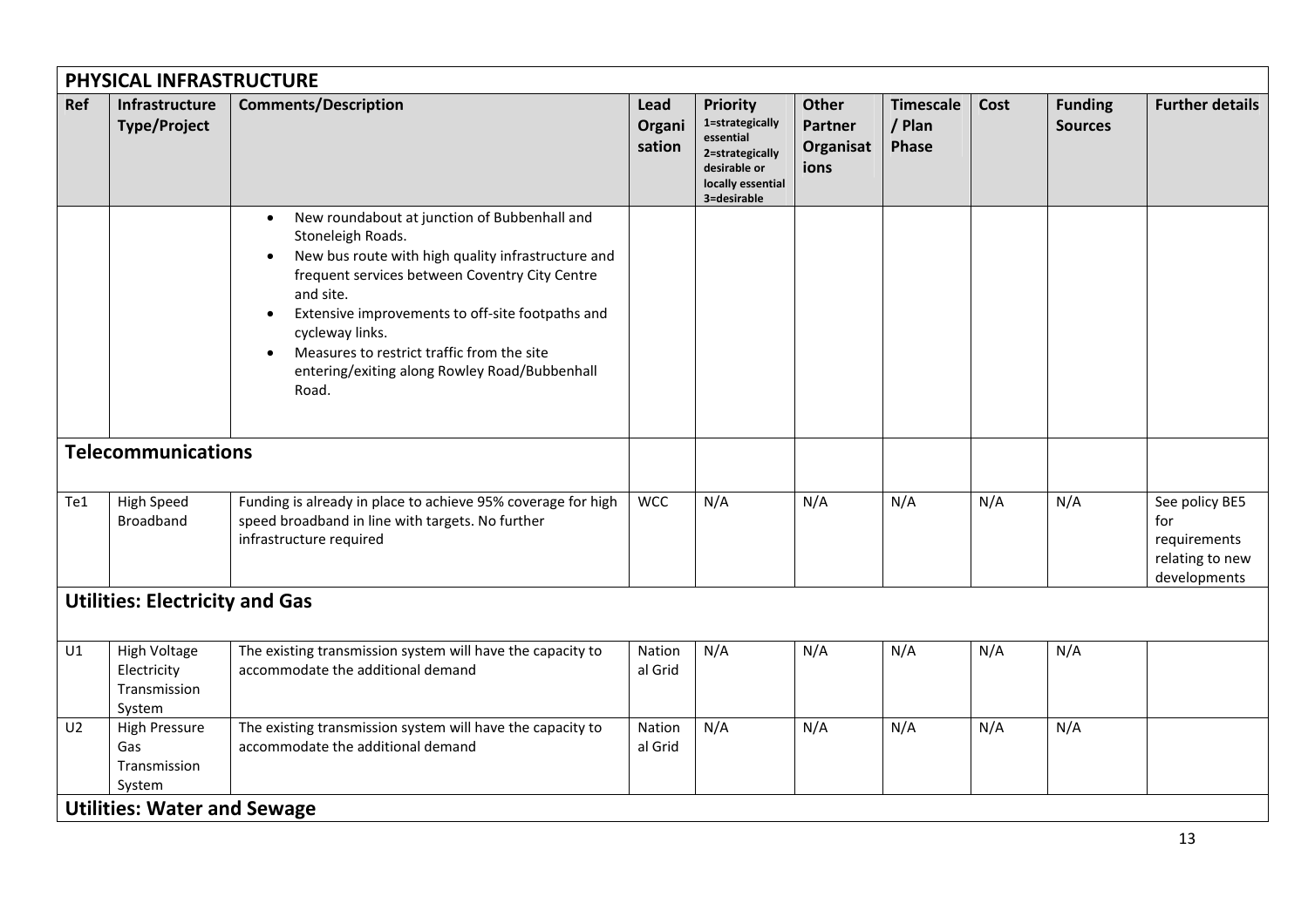|                | PHYSICAL INFRASTRUCTURE                      |                                                                                                                                                                                                                       |                          |                                                                                                                        |                                              |                                            |      |                                  |                               |  |  |  |
|----------------|----------------------------------------------|-----------------------------------------------------------------------------------------------------------------------------------------------------------------------------------------------------------------------|--------------------------|------------------------------------------------------------------------------------------------------------------------|----------------------------------------------|--------------------------------------------|------|----------------------------------|-------------------------------|--|--|--|
| Ref            | <b>Infrastructure</b><br><b>Type/Project</b> | <b>Comments/Description</b>                                                                                                                                                                                           | Lead<br>Organi<br>sation | <b>Priority</b><br>1=strategically<br>essential<br>2=strategically<br>desirable or<br>locally essential<br>3=desirable | Other<br><b>Partner</b><br>Organisat<br>ions | <b>Timescale</b><br>' Plan<br><b>Phase</b> | Cost | <b>Funding</b><br><b>Sources</b> | <b>Further details</b>        |  |  |  |
| U <sub>5</sub> | Sewage and<br>Water                          | Severn Trent Water's investment plans for drainage,<br>sewerage and sewage treatment mean that the<br>development proposals can be accommodated. This<br>situation will be reviewed annual with Severn Trent<br>Water | <b>STW</b>               | N/A                                                                                                                    | Environm<br>ent<br>Agency                    | N/A                                        | N/A  | N/A                              | N/A                           |  |  |  |
| Waste          |                                              |                                                                                                                                                                                                                       |                          |                                                                                                                        |                                              |                                            |      |                                  |                               |  |  |  |
| W1             | No<br>requirements                           | Existing facilities can accommodate growth                                                                                                                                                                            | <b>WCC</b>               | N/A                                                                                                                    | N/A                                          | N/A                                        | N/A  | N/A                              | <b>Waste Core</b><br>Strategy |  |  |  |

## **Physical Infrastructure: Indicative Total Costs (approximate)**

| Summary Physical Infrastructure (phasing, costs, and CIL/S106 contributions) |                   |                          |            |                          |                 |                          |                 |  |  |  |  |
|------------------------------------------------------------------------------|-------------------|--------------------------|------------|--------------------------|-----------------|--------------------------|-----------------|--|--|--|--|
|                                                                              |                   | Phase 1                  |            | Phase 2                  |                 | Phase 3                  |                 |  |  |  |  |
|                                                                              | <b>Total</b>      | <b>CIL/S106</b>          | Other      | <b>Total</b>             | <b>CIL/S106</b> | <b>Total</b>             | <b>CIL/S106</b> |  |  |  |  |
|                                                                              | <b>Investment</b> |                          | Sources of | Investment               |                 | Investment               |                 |  |  |  |  |
|                                                                              |                   |                          | Funding*   |                          |                 |                          |                 |  |  |  |  |
| Sustainable Transport                                                        | £13.2m            | £1.9m                    | £11.3m     | £3.3                     | £3.3m           | £2.5m                    | £2.5m           |  |  |  |  |
| Highway Infrastructure (not including sub-                                   | £13.15m           | £9.25m                   | £3.9m      | E8.3m                    | E8.3m           | £12.15m                  | f12.15m         |  |  |  |  |
| regional employment site)                                                    |                   |                          |            |                          |                 |                          |                 |  |  |  |  |
| Telecommunications                                                           |                   | $\overline{\phantom{0}}$ |            | $\overline{\phantom{0}}$ |                 | $\overline{\phantom{0}}$ |                 |  |  |  |  |
| Utilities                                                                    |                   |                          |            |                          |                 |                          |                 |  |  |  |  |
| Waste                                                                        |                   | $\overline{\phantom{0}}$ |            |                          |                 |                          |                 |  |  |  |  |
| Contingency for items still be costed (not                                   | f1.0m             | £1.0m                    |            | £1.0m                    | £1.0m           | £1.0m                    | £1.0m           |  |  |  |  |
| including sub-regional employment site)                                      |                   |                          |            |                          |                 |                          |                 |  |  |  |  |
| Total                                                                        | £27.35m           | £12.15m                  | £15.2m     | £12.6m                   | £12.6m          | £15.65m                  | £15.65m         |  |  |  |  |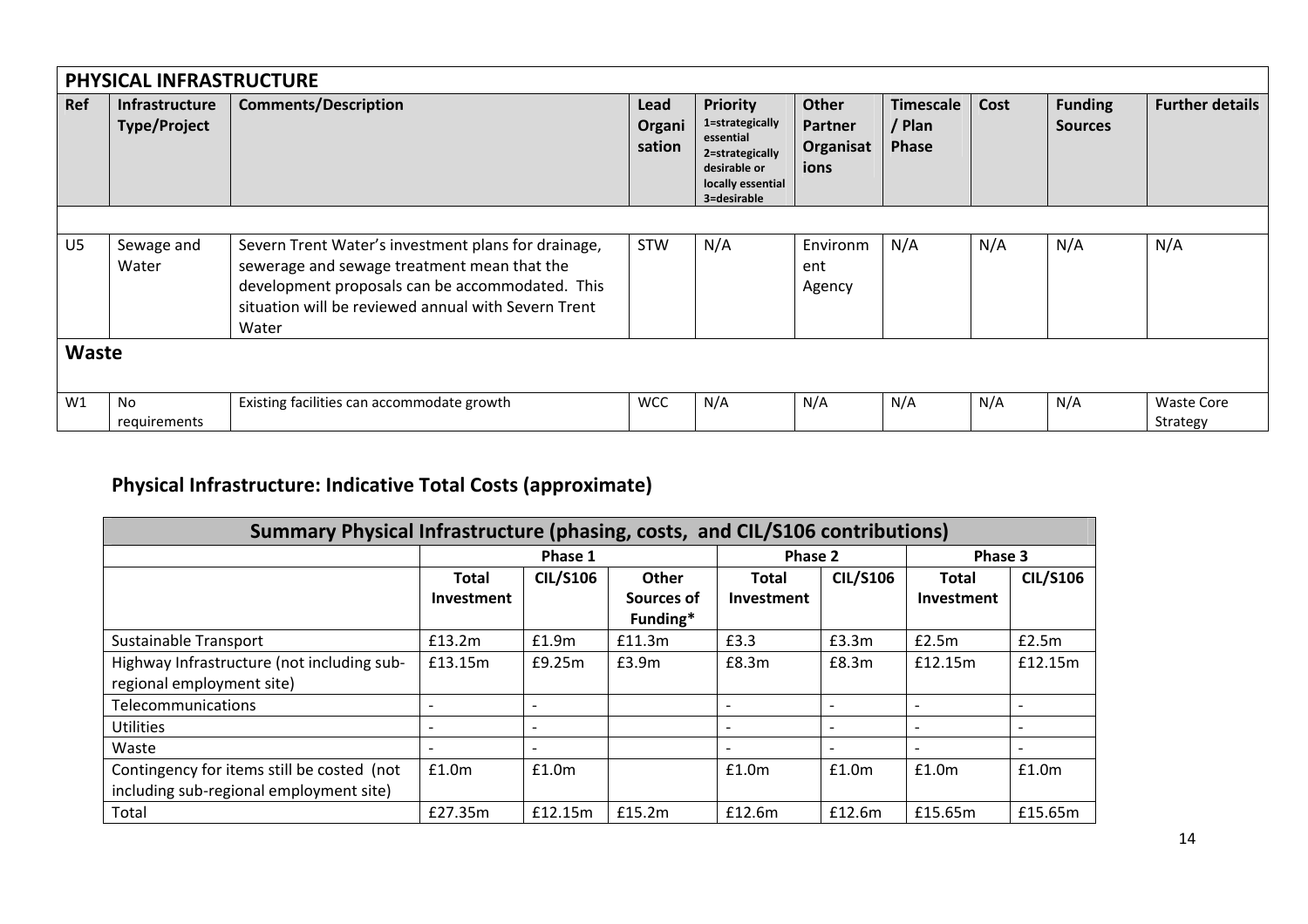\*Other sources of funding includes New Stations Fund and Single Local Growth Fund

**Physical Infrastructure Total for CIL (or Interim Section 106): £40.4m**

**Physical Infrastructure Priority 1 Total for CIL (or Interim Section 106): £36.9m**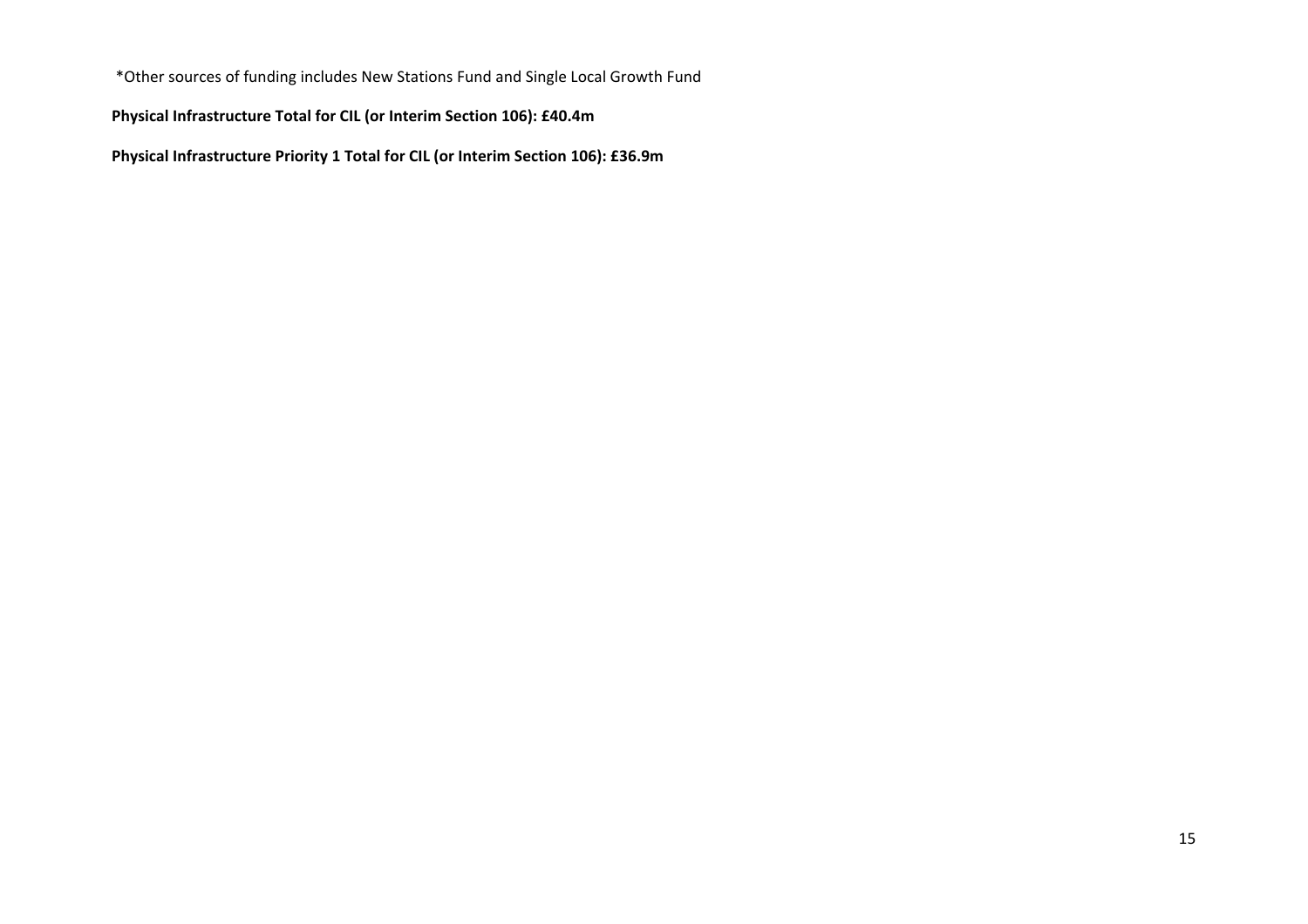|                | <b>SOCIAL INFRASTRUCTURE</b>          |                                                                                                                                                                                                                                                                                                                                                                          |                          |                                                                                                                        |                                                     |                                                                                                                                  |      |                                  |                                            |
|----------------|---------------------------------------|--------------------------------------------------------------------------------------------------------------------------------------------------------------------------------------------------------------------------------------------------------------------------------------------------------------------------------------------------------------------------|--------------------------|------------------------------------------------------------------------------------------------------------------------|-----------------------------------------------------|----------------------------------------------------------------------------------------------------------------------------------|------|----------------------------------|--------------------------------------------|
| Ref            | Infrastructure<br><b>Type/Project</b> | <b>Comments/Description</b>                                                                                                                                                                                                                                                                                                                                              | Lead<br>Organi<br>sation | <b>Priority</b><br>1=strategically<br>essential<br>2=strategically<br>desirable or<br>locally essential<br>3=desirable | <b>Other</b><br><b>Partner</b><br>Organisati<br>ons | <b>Timescale</b><br>/Plan<br>Phase                                                                                               | Cost | <b>Funding</b><br><b>Sources</b> | <b>Further details</b>                     |
|                |                                       | Social Infrastructure describes the infrastructure that enables communities to thrive and establish. It covers a range of infrastructure that enrich our lives such as schools, libraries,                                                                                                                                                                               |                          |                                                                                                                        |                                                     |                                                                                                                                  |      |                                  |                                            |
|                |                                       | community centres and sports facilities and which enable us to live our lives safely, such as emergency services.                                                                                                                                                                                                                                                        |                          |                                                                                                                        |                                                     |                                                                                                                                  |      |                                  |                                            |
|                | <b>Education</b>                      |                                                                                                                                                                                                                                                                                                                                                                          |                          |                                                                                                                        |                                                     |                                                                                                                                  |      |                                  |                                            |
|                | <b>Primary Schools</b>                |                                                                                                                                                                                                                                                                                                                                                                          |                          |                                                                                                                        |                                                     |                                                                                                                                  |      |                                  |                                            |
| E1             | <b>New Primary</b><br>Schools         | 5 new primary schools.:<br>1 x 2 form entry on land at Heathcote Farm.<br>1 x 1 form entry on land at Grove Farm<br>1 x 2 form entry on land at Myton/West of Europa Way<br>1 x 1 form entry at Whitnash East/South Sydenham<br>$\bullet$<br>1 x 1 form entry, located either on Thickthorn allocation<br>or alternative option at Glasshouse Lane (Southcrest<br>Farm). | <b>WCC</b>               | 1                                                                                                                      | Education<br>providers                              | Phases 1, 2<br>and 3<br>(additional<br>Primary<br>School<br>capacity<br>south of<br>Warwick<br>will be<br>required in<br>phase 1 | £18m | CII/S106                         | <b>WCC Education</b><br><b>Advice Note</b> |
| E <sub>2</sub> | Expansion of<br>existing schools      | Whitnash Primary School - 0.5 form entry additional<br>capacity                                                                                                                                                                                                                                                                                                          | <b>WCC</b>               | $\mathbf{1}$                                                                                                           | Education<br>providers                              | Phase 1                                                                                                                          | £1m  | CII/S106                         | <b>WCC Education</b><br><b>Advice Note</b> |
| E <sub>3</sub> | Expansion of<br>existing schools      | A primary school in Kenilworth - 0.5 form entry additional<br>capacity                                                                                                                                                                                                                                                                                                   | <b>WCC</b>               | $\mathbf{1}$                                                                                                           | Education<br>providers                              | Phase 2                                                                                                                          | f1m  | CII/S106                         | <b>WCC Education</b><br><b>Advice Note</b> |
| E4             | Village schools                       | No additional requirement. The provision of additional<br>capacity as set out in E1, E2 and E3, combined with<br>displacing children out of priority area means that the<br>proposals for new development in villages can be met at<br>the following schools:<br><b>Bishops Tachbrook</b><br>Cubbington<br>Budbroke<br>Lapworth                                          | <b>WCC</b>               | $\mathbf{1}$                                                                                                           | Education<br>providers                              |                                                                                                                                  |      | CII/S106                         | <b>WCC Education</b><br><b>Advice Note</b> |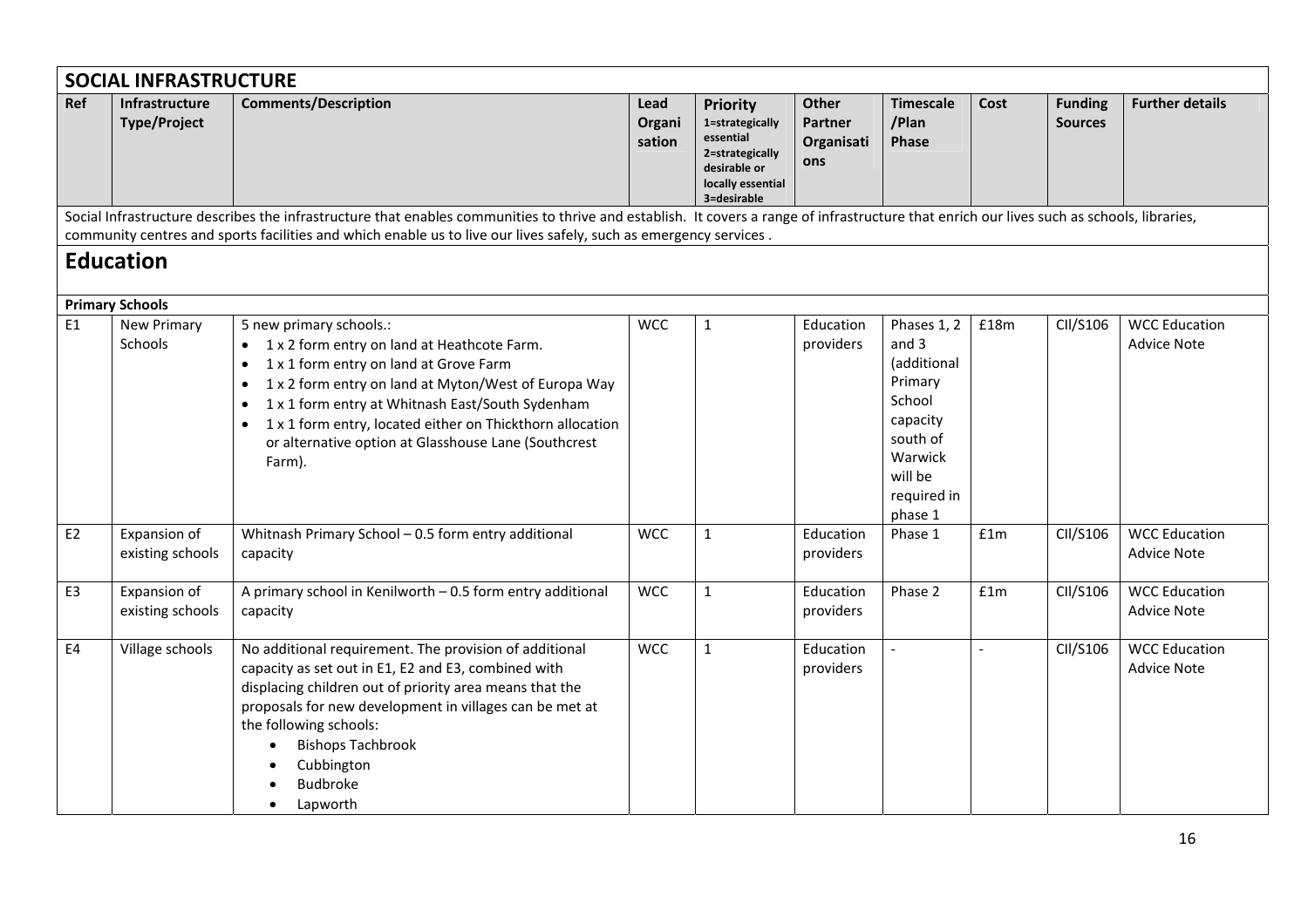|               | <b>SOCIAL INFRASTRUCTURE</b>                                   |                                                                                                                                                    |                          |                                                                                                                        |                                              |                                    |                                                                                                        |                                  |                        |
|---------------|----------------------------------------------------------------|----------------------------------------------------------------------------------------------------------------------------------------------------|--------------------------|------------------------------------------------------------------------------------------------------------------------|----------------------------------------------|------------------------------------|--------------------------------------------------------------------------------------------------------|----------------------------------|------------------------|
| Ref           | <b>Infrastructure</b><br><b>Type/Project</b>                   | <b>Comments/Description</b>                                                                                                                        | Lead<br>Organi<br>sation | <b>Priority</b><br>1=strategically<br>essential<br>2=strategically<br>desirable or<br>locally essential<br>3=desirable | Other<br><b>Partner</b><br>Organisati<br>ons | <b>Timescale</b><br>/Plan<br>Phase | Cost                                                                                                   | <b>Funding</b><br><b>Sources</b> | <b>Further details</b> |
|               |                                                                | Radford Semele<br>$\bullet$                                                                                                                        |                          |                                                                                                                        |                                              |                                    |                                                                                                        |                                  |                        |
|               |                                                                | <b>Burton Green</b><br>$\bullet$                                                                                                                   |                          |                                                                                                                        |                                              |                                    |                                                                                                        |                                  |                        |
|               |                                                                | All Saint's Leek Wootton                                                                                                                           |                          |                                                                                                                        |                                              |                                    |                                                                                                        |                                  |                        |
|               | <b>Secondary Schools</b>                                       |                                                                                                                                                    |                          |                                                                                                                        |                                              |                                    |                                                                                                        |                                  |                        |
| E17<br>E18    | South of<br>Warwick:<br>Southern Sites<br><b>Whitnash East</b> | Partially rebuilt Myton School on area of land which<br>overlaps with existing school site.<br>Expansion of Campion school                         | <b>WCC</b><br><b>WCC</b> | $\mathbf{1}$<br>$\mathbf{1}$                                                                                           | Academy<br>Schools<br>Academy<br>Schools     | Phase 1<br>Phase 2                 | Full cost<br>£30m (of<br>which<br>£14m<br>attribute<br>d to<br>impact of<br>local<br>growth)<br>£1.35m | £14m:<br>CIL/S106<br>CIL/S106    |                        |
| E19           | Kenilworth                                                     | New secondary school and 6 <sup>th</sup> form centre provided on land<br>at Southcrest Farm. Potential to co-locate primary school<br>on this site | Kenilw<br>orth<br>School | $\mathbf{1}$                                                                                                           | <b>WCC</b><br>Developers                     | Phase 3                            | £35m                                                                                                   | Land<br>value<br>CIL/S106        |                        |
| E20           | Other sites                                                    | Accommodated in existing / expanded schools                                                                                                        | <b>WCC</b>               | $\ddot{\phantom{a}}$                                                                                                   | Academy<br>Schools                           | All phases                         | $\mathbf 0$                                                                                            | $\equiv$                         |                        |
|               | 0-5 years provision                                            |                                                                                                                                                    |                          |                                                                                                                        |                                              |                                    |                                                                                                        |                                  |                        |
| E21           | District-wide                                                  | Contribution to improvement and expansion of existing                                                                                              | <b>WCC</b>               |                                                                                                                        | Education                                    | All phases                         | £1.17m                                                                                                 | CIL/S106                         |                        |
|               | facilities<br><b>Special Educational Needs provision</b>       | facilities - details to be confirmed                                                                                                               |                          |                                                                                                                        | providers                                    |                                    |                                                                                                        |                                  |                        |
| E22           | District-wide                                                  | Contribution to improvement and expansion of existing                                                                                              | <b>WCC</b>               |                                                                                                                        | Education                                    | All phases                         | £1.34m                                                                                                 | CIL/S106                         |                        |
|               | facilities                                                     | facilities - details to be confirmed                                                                                                               |                          |                                                                                                                        | providers                                    |                                    |                                                                                                        |                                  |                        |
| <b>Health</b> |                                                                |                                                                                                                                                    |                          |                                                                                                                        |                                              |                                    |                                                                                                        |                                  |                        |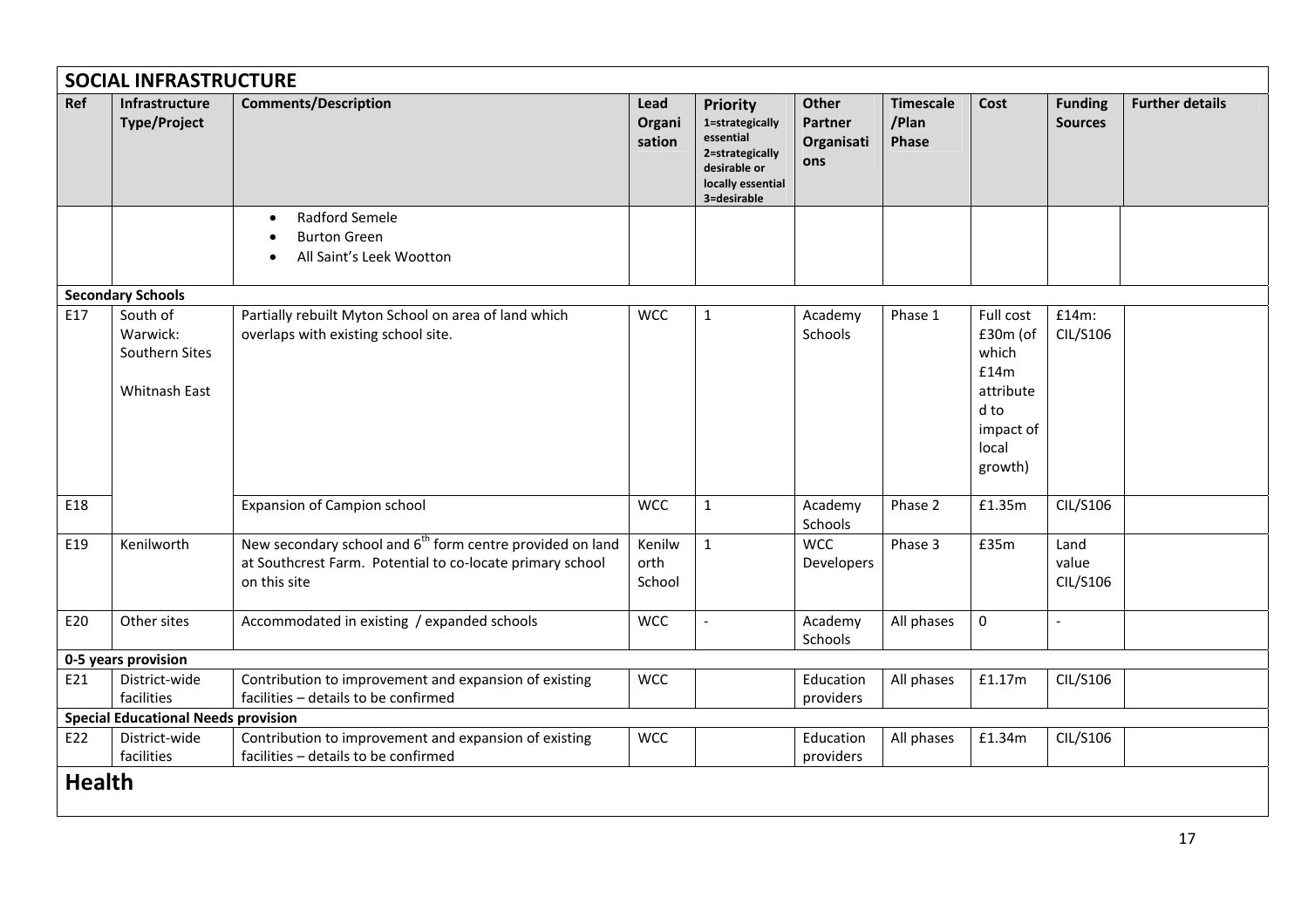|                    | <b>SOCIAL INFRASTRUCTURE</b>                 |                                                                                                                                                                                                                                                                                                                                                                                             |                          |                                                                                                                 |                                              |                                    |                                                                  |                                                                                                |                                                                 |
|--------------------|----------------------------------------------|---------------------------------------------------------------------------------------------------------------------------------------------------------------------------------------------------------------------------------------------------------------------------------------------------------------------------------------------------------------------------------------------|--------------------------|-----------------------------------------------------------------------------------------------------------------|----------------------------------------------|------------------------------------|------------------------------------------------------------------|------------------------------------------------------------------------------------------------|-----------------------------------------------------------------|
| Ref                | <b>Infrastructure</b><br><b>Type/Project</b> | <b>Comments/Description</b>                                                                                                                                                                                                                                                                                                                                                                 | Lead<br>Organi<br>sation | Priority<br>1=strategically<br>essential<br>2=strategically<br>desirable or<br>locally essential<br>3=desirable | Other<br><b>Partner</b><br>Organisati<br>ons | <b>Timescale</b><br>/Plan<br>Phase | Cost                                                             | <b>Funding</b><br><b>Sources</b>                                                               | <b>Further details</b>                                          |
|                    | <b>Acute and Community Health Services</b>   |                                                                                                                                                                                                                                                                                                                                                                                             |                          |                                                                                                                 |                                              |                                    |                                                                  |                                                                                                |                                                                 |
| H1                 | Warwick<br>Hospital                          | First ward block at the Warwick Hospital site - the<br>main provider of acute hospital services. (Subject to<br>funding this project is targeted for completion for<br>Summer 2015).                                                                                                                                                                                                        | <b>SWFT</b>              | $\mathbf{1}$                                                                                                    |                                              | Phase 1                            | £12m<br>$f$ £8m<br>through<br>develope<br>r<br>contribut<br>ions | <b>SWFT</b><br>CIL/S106<br>Warwick<br>CIL/S106<br>Stratford                                    | South Warks NHS<br><b>Foundation Trust</b><br>Paper, March 2014 |
| H2                 | Warwick<br>Hospital                          | Second new ward block at the Warwick Hospital site -<br>it is recognised that the first New Ward Block and<br>Stratford Hospital projects will not fully meet the<br>healthcare demand associated with the new<br>population growth projections and we will require<br>additional infrastructure to deliver future acute and<br>community healthcare requirements on a sustainable<br>basis | <b>SWFT</b>              | $\mathbf 1$                                                                                                     |                                              | Phase 3                            | £12m<br>(E8m)<br>through<br>develope<br>contribut<br>ions        | <b>SWFT</b><br>CIL/S106<br>Warwick<br>CIL/S106<br>Stratford                                    | South Warks NHS<br><b>Foundation Trust</b><br>Paper, March 2014 |
| H <sub>3</sub>     | Stratford<br>Hospital                        | A new hospital at our Stratford Hospital site including<br>outpatient, diagnostic, treatment and inpatient<br>facilities and a hub for community healthcare teams.<br>(Target completion for Phase 1 by Autumn 2015). This<br>is integral to enabling additional capacity at Warwick<br>Hospital                                                                                            | <b>SWFT</b>              | $\mathbf{1}$                                                                                                    |                                              | Phase 1                            | £40m<br>(E17m)<br>through<br>develope<br>r<br>contribut<br>ions  | Charitabl<br>e<br>donation<br>S<br><b>SWFT</b><br>CIL/S106<br>Warwick<br>CIL/S106<br>Stratford | South Warks NHS<br><b>Foundation Trust</b><br>Paper, March 2014 |
| <b>GP Services</b> |                                              |                                                                                                                                                                                                                                                                                                                                                                                             |                          |                                                                                                                 |                                              |                                    |                                                                  |                                                                                                |                                                                 |
| H4                 | Warwick:<br>Southern Sites                   | A new 5 GP medical centre to be provided land at Myton/<br>West of Europa Way                                                                                                                                                                                                                                                                                                               | CCG                      | $\mathbf 1$                                                                                                     |                                              | Phase 1                            | £2.9m                                                            | CIL/S106                                                                                       |                                                                 |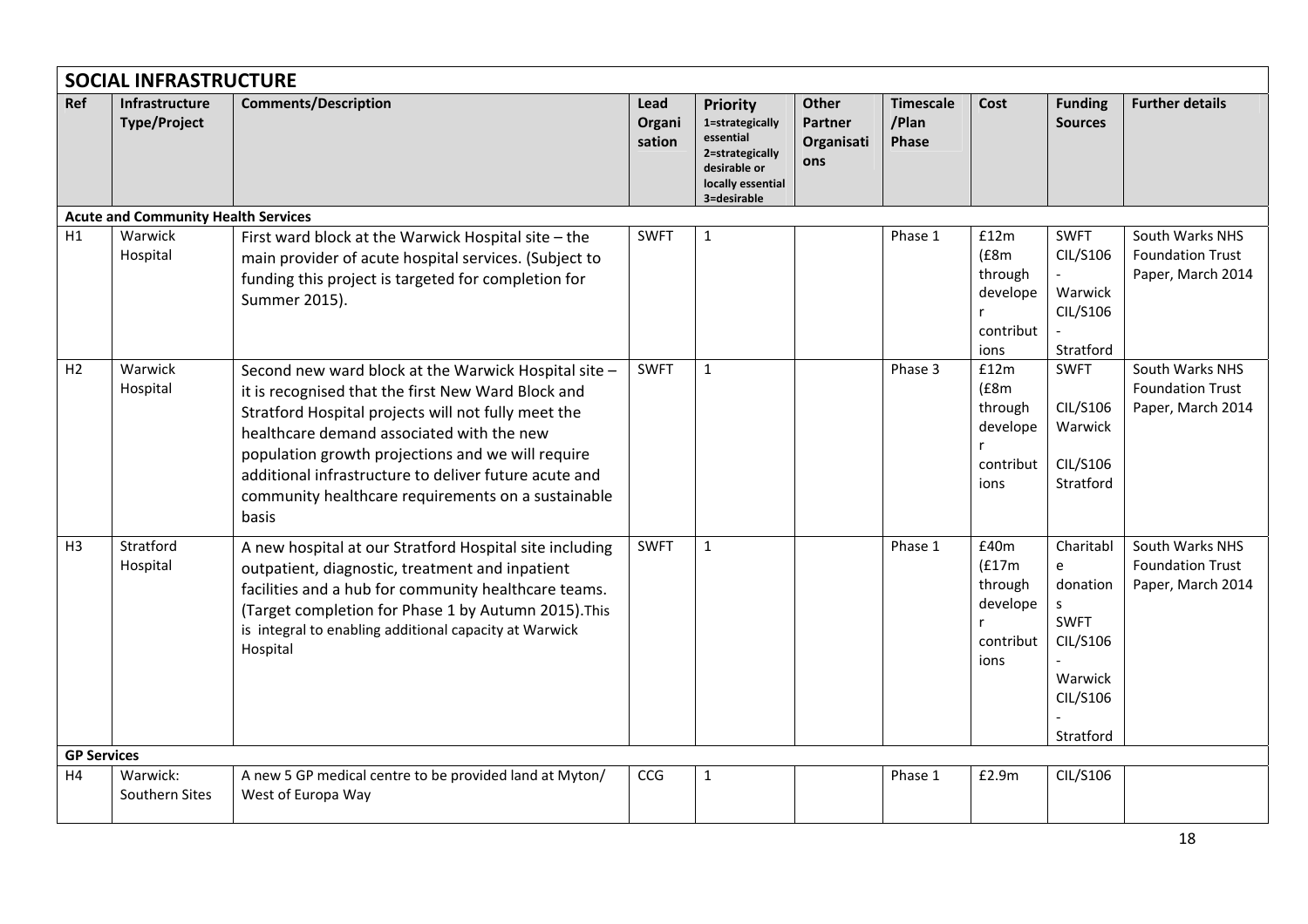|                  | <b>SOCIAL INFRASTRUCTURE</b>                            |                                                                                                                                                                                                                                                                                                                                                                                                                                                                                                                                                                                                                                                      |                          |                                                                                                                        |                                       |                                    |                                                                    |                                                             |                                                     |
|------------------|---------------------------------------------------------|------------------------------------------------------------------------------------------------------------------------------------------------------------------------------------------------------------------------------------------------------------------------------------------------------------------------------------------------------------------------------------------------------------------------------------------------------------------------------------------------------------------------------------------------------------------------------------------------------------------------------------------------------|--------------------------|------------------------------------------------------------------------------------------------------------------------|---------------------------------------|------------------------------------|--------------------------------------------------------------------|-------------------------------------------------------------|-----------------------------------------------------|
| Ref              | <b>Infrastructure</b><br><b>Type/Project</b>            | <b>Comments/Description</b>                                                                                                                                                                                                                                                                                                                                                                                                                                                                                                                                                                                                                          | Lead<br>Organi<br>sation | <b>Priority</b><br>1=strategically<br>essential<br>2=strategically<br>desirable or<br>locally essential<br>3=desirable | Other<br>Partner<br>Organisati<br>ons | <b>Timescale</b><br>/Plan<br>Phase | Cost                                                               | <b>Funding</b><br><b>Sources</b>                            | <b>Further details</b>                              |
| H <sub>5</sub>   | *Kenilworth                                             | New or expanded medical facilities to meet the needs of<br>additional development to provide an additional 14<br>consulting rooms. There is potential for this to be<br>integrated with the wider proposals for Smalley Place.                                                                                                                                                                                                                                                                                                                                                                                                                       | <b>WDC</b>               | $\mathbf{1}$                                                                                                           | CCG                                   | Phase 2                            | f4m<br>(E2m)<br>through<br>develope<br>r<br>contribut<br>ions      | Land<br>value<br>CIL/S106<br>Health<br>sector               |                                                     |
| H <sub>6</sub>   | *Leamington                                             | Expansion of existing medical centres in Leamington or<br>provision of new facility                                                                                                                                                                                                                                                                                                                                                                                                                                                                                                                                                                  | CCG                      | $\mathbf{1}$                                                                                                           |                                       | Phase 2                            | £2m                                                                | CIL/S106                                                    |                                                     |
|                  | <b>Indoor Sports Facilities</b>                         |                                                                                                                                                                                                                                                                                                                                                                                                                                                                                                                                                                                                                                                      |                          |                                                                                                                        |                                       |                                    |                                                                    |                                                             |                                                     |
| ISF <sub>2</sub> | Improvements<br>to sports hall<br>and swimming<br>pools | Refurbishment and expansion of swimming pools, sports<br>halls and gym facilities in Kenilworth, Leamington and<br>Warwick. This is required partly as a result of population<br>growth:<br>• a deficit of 5 badminton courts in total<br>by 2022 swimming pools will be full. Therefore there is<br>a need to modernise, increase the capacity of the<br>swimming pools and improve the changing and<br>circulation areas to improve the quality of the<br>swimming pools<br>The Sport England Sports Facilities Calculator indicates that<br>development could contribute £784.60 per dwelling<br>towards indoor sports facilities in the District | <b>WDC</b>               | $\mathbf{1}$                                                                                                           | Schools,<br>Sport<br>England          | Phase2                             | £15.0m<br>(E7.5m)<br>through<br>develope<br>r<br>contribut<br>ions | Land<br>value<br>Sport<br>England<br><b>WDC</b><br>CIL/S106 | <b>WDC Indoor Sports</b><br><b>Facilities Study</b> |
|                  | <b>Cultural Facilities</b>                              |                                                                                                                                                                                                                                                                                                                                                                                                                                                                                                                                                                                                                                                      |                          |                                                                                                                        |                                       |                                    |                                                                    |                                                             |                                                     |
| <b>Libraries</b> |                                                         |                                                                                                                                                                                                                                                                                                                                                                                                                                                                                                                                                                                                                                                      |                          |                                                                                                                        |                                       |                                    |                                                                    |                                                             |                                                     |
| CU1              |                                                         | Contributions to   Still awaiting details                                                                                                                                                                                                                                                                                                                                                                                                                                                                                                                                                                                                            | <b>WCC</b>               | $\mathbf{3}$                                                                                                           |                                       | All phases                         | <b>TBC</b>                                                         | CIL/S106                                                    |                                                     |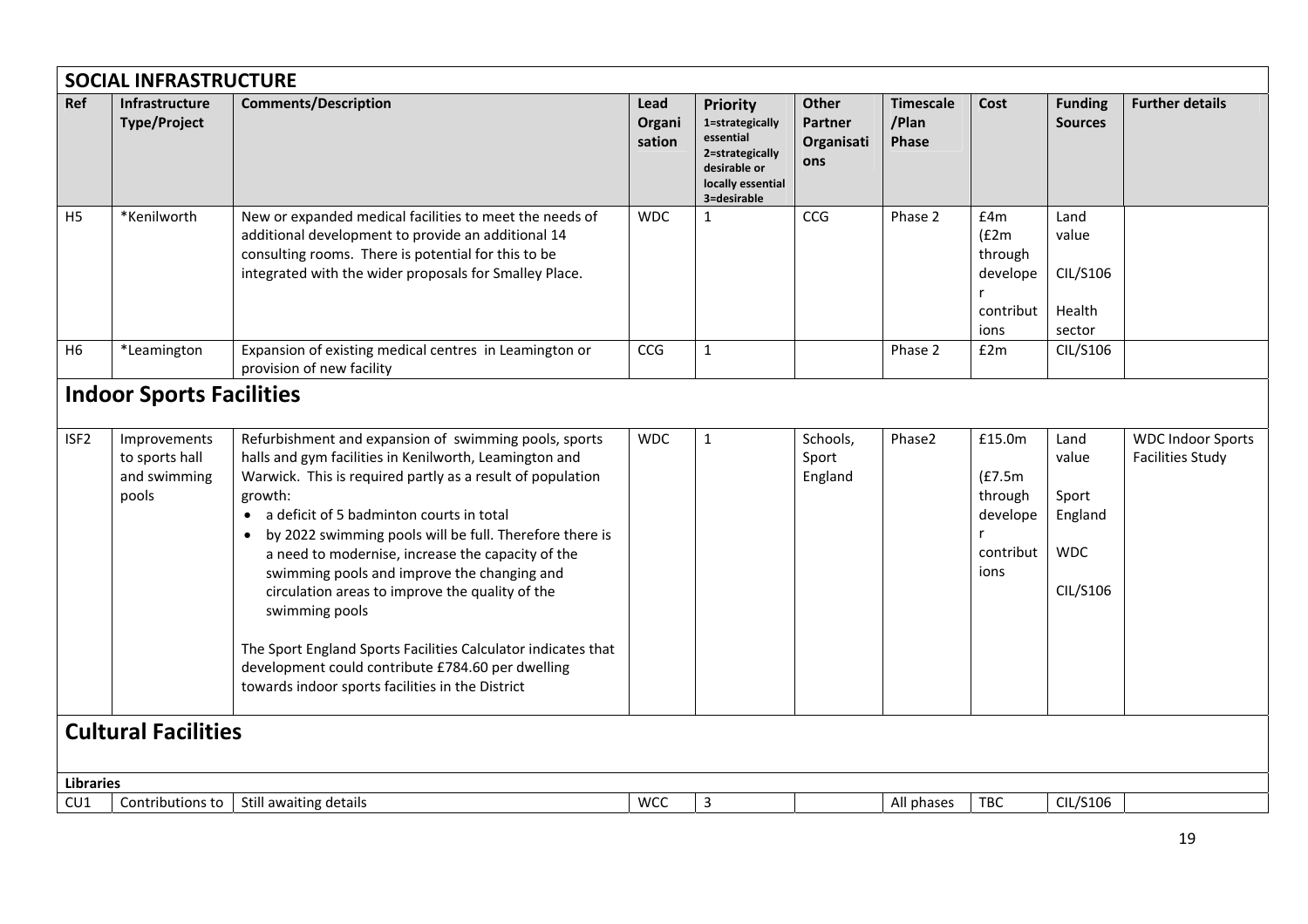|                 | <b>SOCIAL INFRASTRUCTURE</b>                                               |                                                                                                                                                                 |                                                |                                                                                                                        |                                              |                                    |                                                                   |                                  |                                              |
|-----------------|----------------------------------------------------------------------------|-----------------------------------------------------------------------------------------------------------------------------------------------------------------|------------------------------------------------|------------------------------------------------------------------------------------------------------------------------|----------------------------------------------|------------------------------------|-------------------------------------------------------------------|----------------------------------|----------------------------------------------|
| Ref             | <b>Infrastructure</b><br><b>Type/Project</b>                               | <b>Comments/Description</b>                                                                                                                                     | <b>Lead</b><br>Organi<br>sation                | <b>Priority</b><br>1=strategically<br>essential<br>2=strategically<br>desirable or<br>locally essential<br>3=desirable | Other<br><b>Partner</b><br>Organisati<br>ons | <b>Timescale</b><br>/Plan<br>Phase | Cost                                                              | <b>Funding</b><br><b>Sources</b> | <b>Further details</b>                       |
|                 | <b>Library Service</b>                                                     |                                                                                                                                                                 |                                                |                                                                                                                        |                                              |                                    |                                                                   |                                  |                                              |
|                 |                                                                            |                                                                                                                                                                 |                                                |                                                                                                                        |                                              |                                    |                                                                   |                                  |                                              |
|                 | <b>Arts and Cultural Facilities</b>                                        |                                                                                                                                                                 |                                                |                                                                                                                        |                                              |                                    |                                                                   |                                  |                                              |
| CU2             | *Kenilworth<br><b>Public Service</b><br>Centre and<br>Community<br>Theatre | Provide new public service centre along with a community<br>theatre in line with the proposals consulted on for the<br>Kenilworth Town Plan                     | <b>WDC</b>                                     | 3                                                                                                                      | Kenilworth<br>Town<br>Council                | $\overline{2}$                     | £5.2m<br>(f4.2m)<br>through<br>develope<br>r<br>contribut<br>ions | CIL/S106<br>Land<br>values       |                                              |
|                 | <b>Emergency Services</b>                                                  |                                                                                                                                                                 |                                                |                                                                                                                        |                                              |                                    |                                                                   |                                  |                                              |
| ES1             | Police: Custody<br>Suite                                                   | 12 additional cells needed                                                                                                                                      | Warwic<br>kshire<br>Police                     | $\overline{2}$                                                                                                         |                                              | Phase 2                            | £504,000                                                          |                                  | Letter from<br>Warwickshire Police<br>8/4/14 |
| ES <sub>2</sub> | Police: Safer<br>Neighbourhood<br><b>Team Police</b><br>Offices            | 3 additional offices at Europa Way, Lower Heathcote Farm<br>and Thickthorn<br>£450,981                                                                          | Warwic<br>kshire<br>Police                     | $\mathbf{1}$                                                                                                           |                                              | All phases                         | £1.35m                                                            |                                  | Letter from<br>Warwickshire Police<br>8/4/14 |
| ES <sub>3</sub> | Other police<br>equipment and<br>costs                                     | A range of other "CIL Compliant" costs including vehicles,<br>communications technology and surveillance equipment,<br>training, uniform and personal equipment | Warwic<br>kshire<br>Police                     | $\overline{3}$                                                                                                         |                                              | All phases                         | £509,000                                                          |                                  | Letter from<br>Warwickshire Police<br>8/4/14 |
| ES4             | Ambulance<br>Service                                                       | The service has undertaken a recent premises review. They<br>have no further requirements during the Plan Period                                                | Ambula<br>nce<br>Service                       | N/A                                                                                                                    | N/A                                          | N/A                                | N/A                                                               | N/A                              | N/A                                          |
| ES <sub>5</sub> | Leamington Fire<br>Service Delivery<br>Point                               | New facility to the south of Warwick/Leamington to provide<br>a staffed facility to meet the changing demands of the Fire<br>and Rescue Service.                | <b>WCC</b><br>Fire<br>and<br>Rescue<br>Service | $\mathbf{1}$                                                                                                           |                                              | Phase 2                            | $\overline{a}$                                                    | <b>WCC</b>                       |                                              |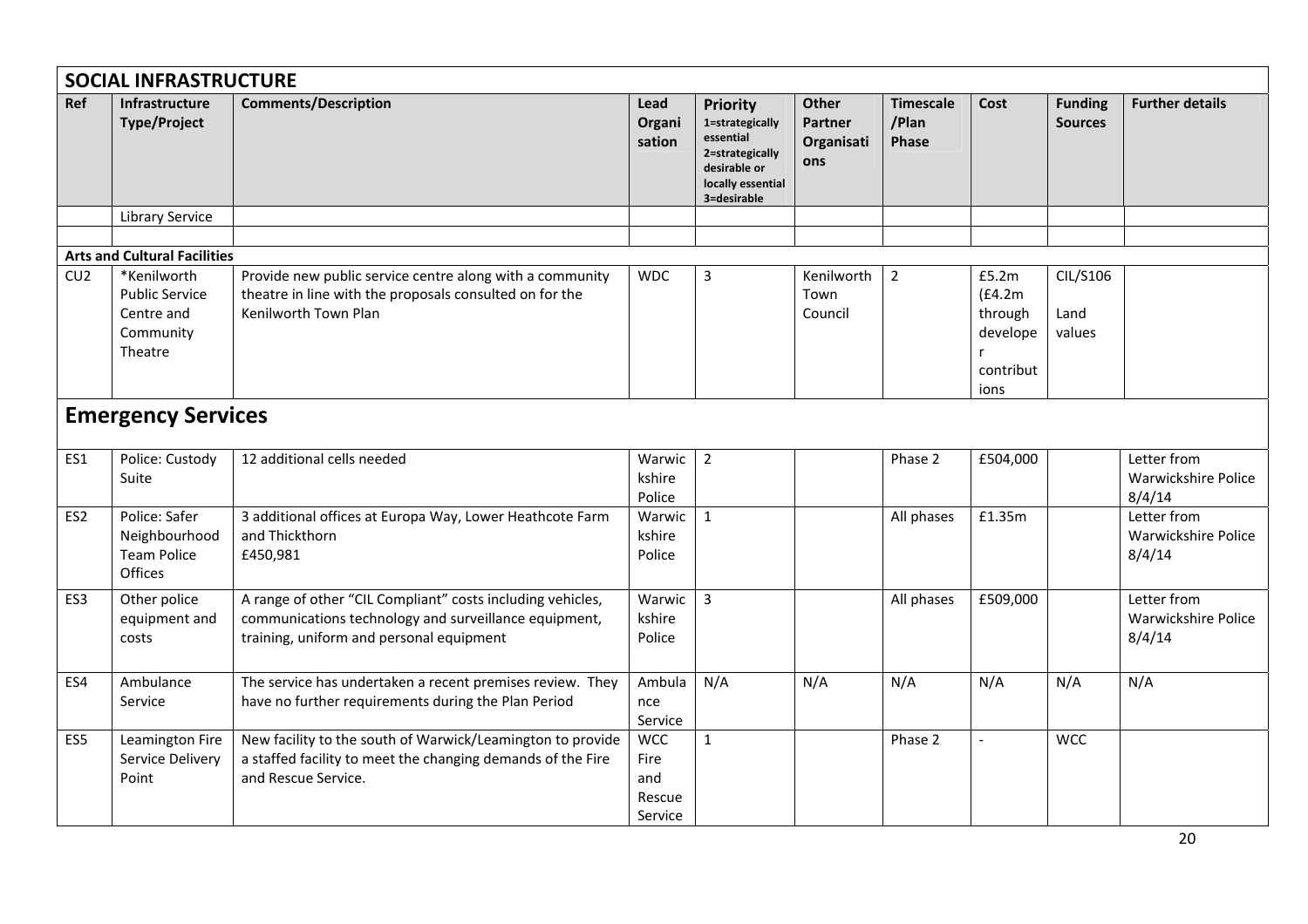|                 | <b>SOCIAL INFRASTRUCTURE</b>                      |                                                                                                                                                                                                                                                                                                                                                           |                                                |                                                                                                                        |                                              |                                           |                 |                                  |                        |
|-----------------|---------------------------------------------------|-----------------------------------------------------------------------------------------------------------------------------------------------------------------------------------------------------------------------------------------------------------------------------------------------------------------------------------------------------------|------------------------------------------------|------------------------------------------------------------------------------------------------------------------------|----------------------------------------------|-------------------------------------------|-----------------|----------------------------------|------------------------|
| Ref             | <b>Infrastructure</b><br><b>Type/Project</b>      | <b>Comments/Description</b>                                                                                                                                                                                                                                                                                                                               | Lead<br>Organi<br>sation                       | <b>Priority</b><br>1=strategically<br>essential<br>2=strategically<br>desirable or<br>locally essential<br>3=desirable | <b>Other</b><br>Partner<br>Organisati<br>ons | <b>Timescale</b><br>/Plan<br><b>Phase</b> | Cost            | <b>Funding</b><br><b>Sources</b> | <b>Further details</b> |
| ES <sub>6</sub> | Kenilworth Fire<br>Service Delivery<br>Point      | New facility in accessible location (potentially close to<br>Thickthorn roundabout) to meet the changing demands of<br>the Fire and Rescue Service                                                                                                                                                                                                        | <b>WCC</b><br>Fire<br>and<br>Rescue<br>Service | 1                                                                                                                      |                                              | Phase 2                                   |                 | <b>WCC</b>                       |                        |
|                 | <b>Community Facilities</b>                       |                                                                                                                                                                                                                                                                                                                                                           |                                                |                                                                                                                        |                                              |                                           |                 |                                  |                        |
| CF1             | Warwick:<br>Southern Sites<br>Community<br>Centre | New Community Centre, including 1 year start-up costs                                                                                                                                                                                                                                                                                                     | <b>WDC</b>                                     | 1                                                                                                                      | Communit<br>y Groups                         | Phase 1                                   | £1.21m          | CIL/S106                         |                        |
| CF <sub>2</sub> | Kenilworth:<br>Thickthorn<br>Community<br>Centre  | New Community Centre, including 1 year start-up costs                                                                                                                                                                                                                                                                                                     | <b>WDC</b>                                     | $\overline{2}$                                                                                                         | Communit<br>y Groups                         | Phase 2                                   | £1.21m          | CIL/S106                         |                        |
|                 | <b>Village Infrastructure</b>                     |                                                                                                                                                                                                                                                                                                                                                           |                                                |                                                                                                                        |                                              |                                           |                 |                                  |                        |
| V1              | Village<br>Infrastructure                         | The proposed housing allocations for the growth villages<br>will require (over and above any educational requirements)<br>associated infrastructure investments. For example this<br>could include facilities for teenagers; sport and recreation<br>facilities; improved community halls; allotments; nursery<br>provision; local road improvements etc. | <b>WDC</b>                                     | $\mathbf{1}$                                                                                                           | Parish<br>Councils;<br>Communit<br>y Groups  | All phases                                | To be<br>agreed | CIL/S106                         |                        |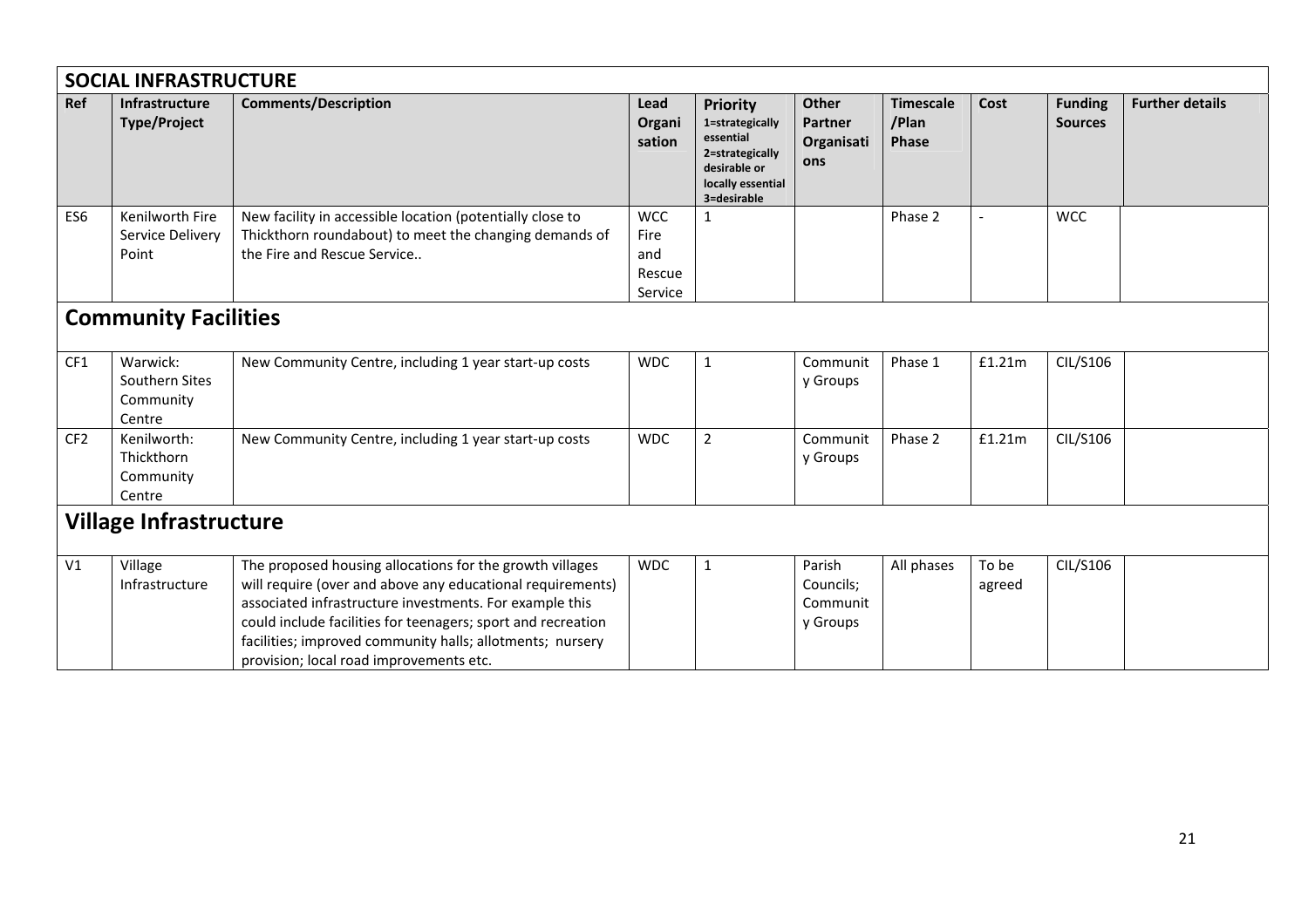| Social Infrastructure: Indicative Total Costs (approximate) |  |
|-------------------------------------------------------------|--|
|                                                             |  |

|                      |                   |                 |                |              |                 |                | <b>Summary Social Infrastructure (phasing, costs and CIL/S106 contributions)</b> |                 |                |
|----------------------|-------------------|-----------------|----------------|--------------|-----------------|----------------|----------------------------------------------------------------------------------|-----------------|----------------|
|                      |                   | Phase 1         |                |              | Phase 2         |                |                                                                                  | Phase 3         |                |
|                      | <b>Total</b>      | <b>CIL/S106</b> | Other          | <b>Total</b> | <b>CIL/S106</b> | <b>Other</b>   | <b>Total</b>                                                                     | <b>CIL/S106</b> | <b>Other</b>   |
|                      | <b>Investment</b> |                 | <b>Funding</b> | Investment   |                 | <b>Funding</b> | <b>Investment</b>                                                                |                 | <b>Funding</b> |
|                      |                   |                 | Sources*       |              |                 | Sources*       |                                                                                  |                 | Sources*       |
| Education            | £38.9m            | £22.9m          | £16.0m         | £8.25m       | £8.25m          |                | £41.71                                                                           | £41.71          |                |
| Health (not          | £14.9m            | £10.9m          | £4.0m          | £6.0m        | £4.0m           | £2.0m          | £12.0m                                                                           | £8.0m           | £4.0m          |
| including            |                   |                 |                |              |                 |                |                                                                                  |                 |                |
| Stratford            |                   |                 |                |              |                 |                |                                                                                  |                 |                |
| Hospital)            |                   |                 |                |              |                 |                |                                                                                  |                 |                |
| <b>Indoor Sports</b> | £7.0m             | £3.5m           | £3.5m          | £8.0m        | £4.0m           | £4.0m          |                                                                                  |                 |                |
| <b>Facilities</b>    |                   |                 |                |              |                 |                |                                                                                  |                 |                |
| Emergency            | £0.62m            | £0.62m          |                | £1.12m       | £1.12m          |                | £0.62m                                                                           | £0.62           |                |
| <b>Services</b>      |                   |                 |                |              |                 |                |                                                                                  |                 |                |
| Community            | £1.21m            | £1.21m          |                | £1.21m       | £1.21m          |                |                                                                                  |                 |                |
| <b>Facilities</b>    |                   |                 |                |              |                 |                |                                                                                  |                 |                |
| Contingency for      | £1.5m             | £1.5m           |                | £1.5m        | £1.5m           |                | £1.5m                                                                            | £1.5m           |                |
| items still be       |                   |                 |                |              |                 |                |                                                                                  |                 |                |
| costed               |                   |                 |                |              |                 |                |                                                                                  |                 |                |
| Total                | £64.13m           | £40.63m         | £23.5m         | £24.87m      | £18.87m         | £6.0m          | £55.83                                                                           | £51.83          | £4.0m          |

\*Other sources of funding include DfE, Sport England, differential land values, sports facilities capital investments, South Warwickshire Foundation Trust; charitable donations

Social Infrastructure Total for CIL (or Interim Section 106): £109.83m

Social Infrastructure Priority 1 Total for CIL (or Interim Section 106): £103.29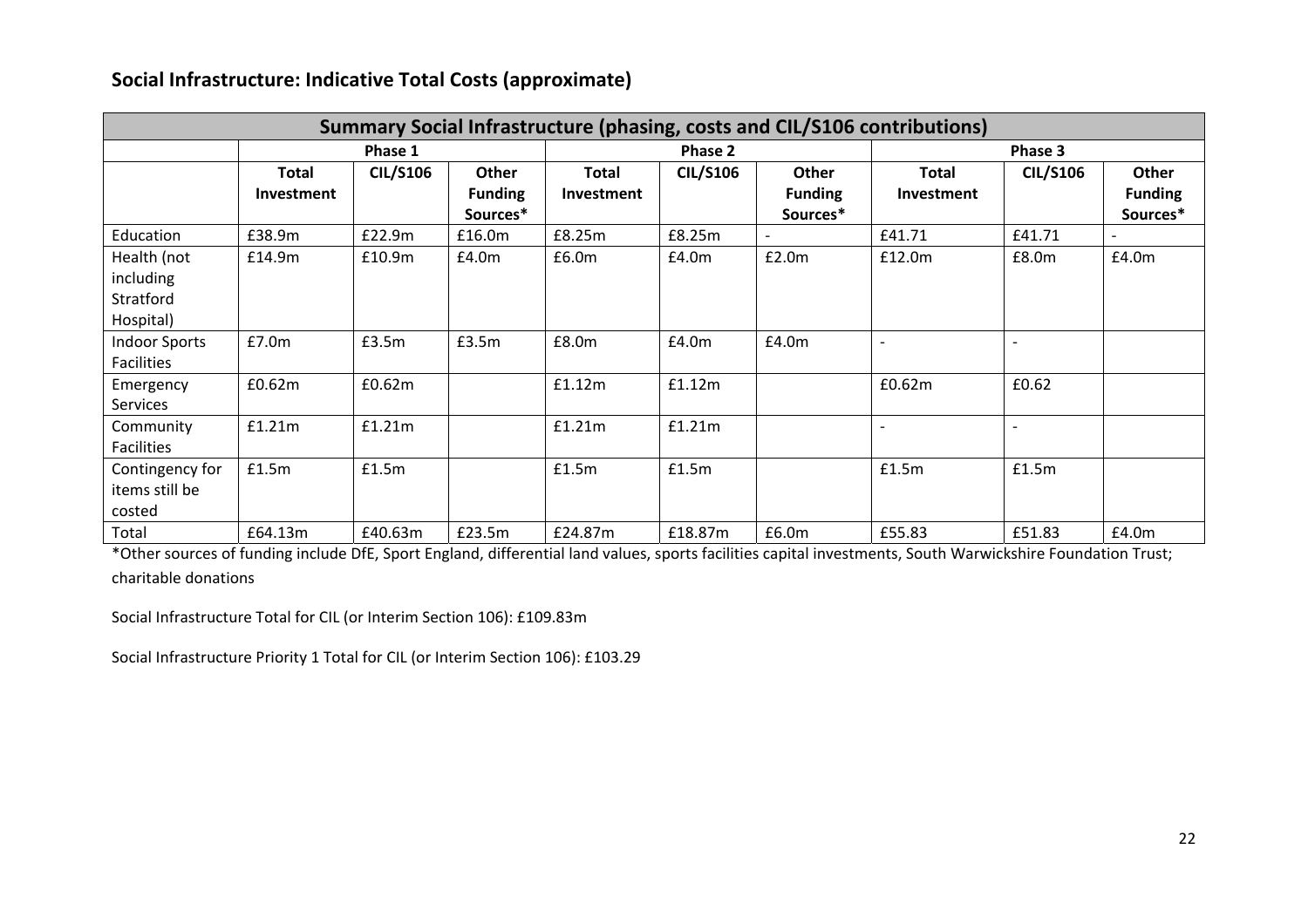|                 | <b>GREEN INFRASTRUCTURE</b>                     |                                                                                                                                                                                                                                                                                                                                                      |                          |                                                                                                                        |                                                                                                                 |                                 |        |                                                                               |                                                                              |
|-----------------|-------------------------------------------------|------------------------------------------------------------------------------------------------------------------------------------------------------------------------------------------------------------------------------------------------------------------------------------------------------------------------------------------------------|--------------------------|------------------------------------------------------------------------------------------------------------------------|-----------------------------------------------------------------------------------------------------------------|---------------------------------|--------|-------------------------------------------------------------------------------|------------------------------------------------------------------------------|
| <b>Ref</b>      | <b>Infrastructure</b><br><b>Type/Project</b>    | <b>Comments/Description</b>                                                                                                                                                                                                                                                                                                                          | Lead<br>Organi<br>sation | <b>Priority</b><br>1=strategically<br>essential<br>2=strategically<br>desirable or<br>locally essential<br>3=desirable | <b>Other</b><br><b>Partner</b><br>Organisati<br>ons                                                             | Timescale/<br><b>Plan Phase</b> | Cost   | <b>Funding</b><br><b>Sources</b>                                              | <b>Further details</b>                                                       |
|                 |                                                 | Green Infrastructure describes the open spaces and natural environment that are need to provide areas for biodiversity and recreation and quiet enjoyment                                                                                                                                                                                            |                          |                                                                                                                        |                                                                                                                 |                                 |        |                                                                               |                                                                              |
|                 |                                                 | <b>Country Parks and Strategic Green Infrastructure</b>                                                                                                                                                                                                                                                                                              |                          |                                                                                                                        |                                                                                                                 |                                 |        |                                                                               |                                                                              |
| GI1             | <b>Tach Brook</b><br><b>Country Park</b>        | 62.5 hectare Country Park to north side of Tach Brook<br>providing a separation and recreational space between<br>Bishops Tachbrook and proposed new development to<br>the south of Harbury Lane. Include pedestrian and cycle<br>access, links to wider countryside, and ecological areas.<br>Costs include maintenance and management for 13 years | <b>WDC</b>               | 1                                                                                                                      | <b>WCC</b><br>Warwicksh<br>ire Wildlife<br>Trust<br>Woodland<br>Trust                                           | Phases 2                        | £5.44m | \$106 for<br>capital<br>S106/CIL for<br>maintenanc<br>e.<br>Land<br>donations | <b>Warwick District</b><br>Green<br>Infrastructure<br>Delivery<br>Assessment |
| GI2             | Kenilworth /<br><b>Crackley Country</b><br>Park | Country Park to the north of Kenilworth. Mitigation for<br>HS2 proposals. Potential to link with future any proposals<br>for University of Warwick. Include pedestrian and cycle<br>access, links to wider countryside, and ecological areas.<br>Costs include maintenance and management for 13 years                                               | <b>WDC</b>               | $\overline{2}$                                                                                                         | HS2 Ltd<br>University<br>of<br>Warwick<br>Warwicksh<br>ire Wildlife<br>Trust<br>Woodland<br>Trust<br><b>WCC</b> | Phases 2 &<br>3                 | £2.8m  | HS <sub>2</sub><br><b>UoW</b>                                                 | <b>Warwick District</b><br>Green<br>Infrastructure<br>Delivery<br>Assessment |
| GI <sub>3</sub> | *Arden<br>Landscape<br>Enhancement              | Enhancements to Hay Wood, hedgerows, enhancement of<br>historic parkland at Wroxall Abbey, improved access, new<br>wetland and heathland habitats. Costs include<br>maintenance and management for 13 years                                                                                                                                          | <b>WDC</b>               | $\overline{3}$                                                                                                         | Warwicksh<br>ire Wildlife<br>Trust<br>Woodland<br>Trust<br><b>WCC</b>                                           | Phases 2 &<br>3                 | £2.67m | S106/CIL                                                                      | <b>Warwick District</b><br>Green<br>Infrastructure<br>Delivery<br>Assessment |
| GI4             | *River Leam Tree<br>Planting                    | New tree planting opportunities, enhancement of river<br>environment, improved access. Will assist with flood<br>alleviation. Costs include maintenance and management                                                                                                                                                                               | <b>WDC</b>               | $\overline{3}$                                                                                                         | Warwicksh<br>ire Wildlife<br>Trust                                                                              | Phases 2 &<br>3                 | £4.63m | S106/CIL                                                                      | <b>Warwick District</b><br>Green<br>Infrastructure                           |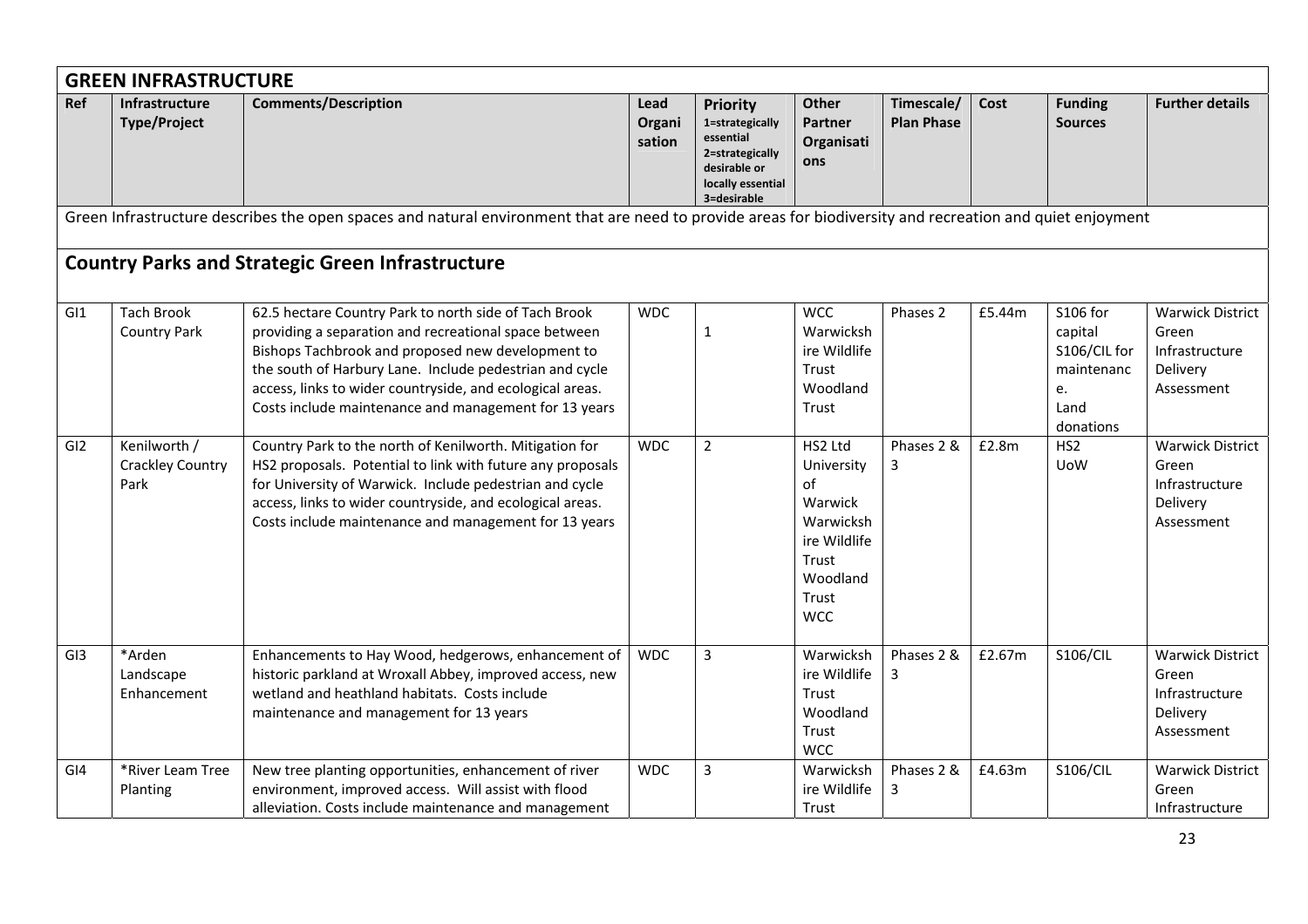|                 | <b>GREEN INFRASTRUCTURE</b>                                   |                                                                                                                                                                                                |                                 |                                                                                                                        |                                       |                                 |                                                  |                                  |                                                      |
|-----------------|---------------------------------------------------------------|------------------------------------------------------------------------------------------------------------------------------------------------------------------------------------------------|---------------------------------|------------------------------------------------------------------------------------------------------------------------|---------------------------------------|---------------------------------|--------------------------------------------------|----------------------------------|------------------------------------------------------|
| <b>Ref</b>      | <b>Infrastructure</b><br><b>Type/Project</b>                  | <b>Comments/Description</b>                                                                                                                                                                    | <b>Lead</b><br>Organi<br>sation | <b>Priority</b><br>1=strategically<br>essential<br>2=strategically<br>desirable or<br>locally essential<br>3=desirable | Other<br>Partner<br>Organisati<br>ons | Timescale/<br><b>Plan Phase</b> | Cost                                             | <b>Funding</b><br><b>Sources</b> | <b>Further details</b>                               |
|                 |                                                               | for 13 years                                                                                                                                                                                   |                                 |                                                                                                                        | Woodland<br>Trust<br><b>WCC</b>       |                                 |                                                  |                                  | Delivery<br>Assessment                               |
|                 | <b>Open Space</b>                                             |                                                                                                                                                                                                |                                 |                                                                                                                        |                                       |                                 |                                                  |                                  |                                                      |
| GI5             | Improvements to<br>Destination and<br>District scale<br>parks | Improvements to the District parks which have a key<br>strategic role in the provision of open space in the<br>District. This includes footpath improvements                                   | <b>WDC</b>                      | $\mathbf 1$                                                                                                            |                                       | All phases                      | £3.17m                                           | CIL/S106                         | Green Space<br>Audit and<br>Strategy                 |
| GI <sub>6</sub> | Open Space and<br>Play Areas                                  | Provision of open, play areas, allotments and other local<br>green infrastructure in line with the Green Space<br>Supplementary Planning Guidance. To be specified in<br>planning applications | <b>WDC</b>                      | $\mathbf{1}$                                                                                                           |                                       | All Phases                      | To be<br>agreed<br>on a case<br>by case<br>basis | S106                             | Green Space<br>Supplementary<br>Planning<br>Guidance |
| GI7             | Footpath<br>connections                                       | Enhance links in to countryside from new developments<br>and beyond. To be specified in planning applications                                                                                  | <b>WCC</b>                      | $\overline{2}$                                                                                                         | <b>WDC</b>                            | All phases                      | £150,000                                         | CIL/S106                         |                                                      |
|                 | <b>Playing Pitches</b>                                        |                                                                                                                                                                                                |                                 |                                                                                                                        |                                       |                                 |                                                  |                                  |                                                      |
| GI8             | *Football pitches                                             | Requirement for 5 additional full size pitches and 4 mini<br>pitches across the District                                                                                                       | <b>WDC</b>                      | $\mathbf{1}$                                                                                                           |                                       | <b>TBC</b>                      | £1.59m                                           | CIL/S106                         | <b>WDC Playing</b><br>Pitch<br>Assessment            |
| GI9             | *Cricket Pitches                                              | Expansion of club infrastructure to increase adult cricket<br>by 5 teams and 9 additional junior teams                                                                                         | <b>WDC</b>                      | $\overline{2}$                                                                                                         | Cricket<br>Clubs                      | <b>TBC</b>                      | £725,200                                         | Cricket Clubs<br>CIL/S106        | <b>WDC Playing</b><br>Pitch<br>Assessment            |
| GI10            | *Rugby pitches                                                | Expansion of club infrastructure to accommodate<br>additional adult team, 3 additional junior teams and 3<br>additional midi team                                                              | <b>WDC</b>                      | $\overline{2}$                                                                                                         | Rugby<br>Clubs                        | TBC                             | £869,900                                         | Football<br>Clubs<br>CIL/S106    | <b>WDC Playing</b><br>Pitch<br>Assessment            |
| GI11            | *Hockey Pitches                                               | Additional demand for hockey by 5 teams, which<br>could be accommodated on existing stock. However,<br>the stock of artificial grass pitches will need<br>renewing during the plan period.     | <b>WDC</b>                      | $\overline{2}$                                                                                                         | Hockey<br>Clubs                       | TBC                             | £601,700                                         | Hockey<br>Clubs<br>CIL/S106      | <b>WDC Playing</b><br>Pitch<br>Assessment            |